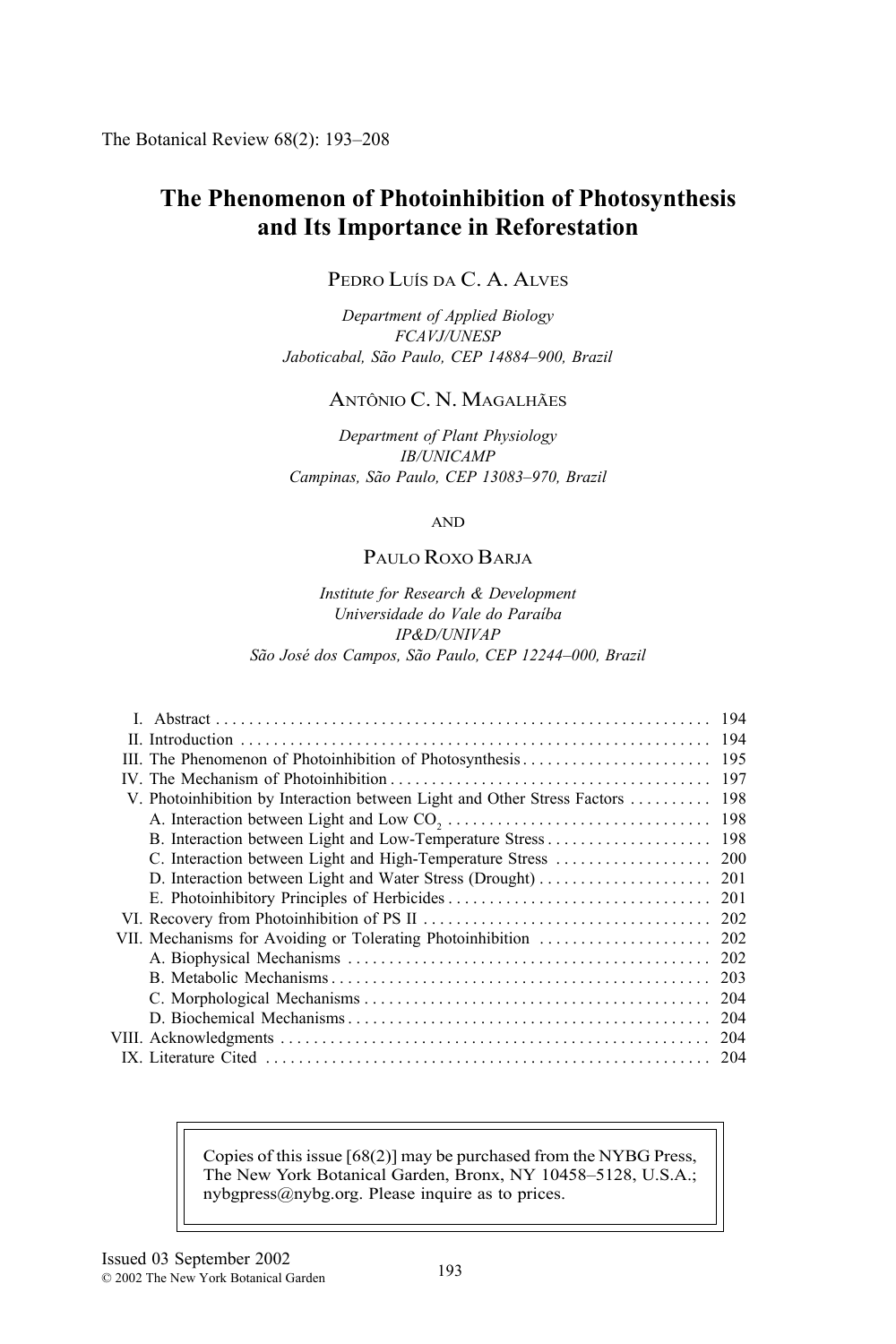#### 194 THE BOTANICAL REVIEW

## **I. Abstract**

Photoinhibition, defined as the inhibition of photosynthesis caused by excessive radiance, affects field production to a great extent. This phenomenon is particularly relevant in reforestation practices, when one deals with forests of rapid growth such as *Eucalyptus*. The imposition of additional stress factors during exposure to high radiance increases the potential for photoinhibitory effects, so the inhibition of photosynthesis indicates that the plant is submitted to stressful conditions. Photoinhibition can be reversible, playing a protective role for the photosynthetic systems, but it can also reflect damage that has already occurred in the photosynthetic apparatus, being irreversible in this case. In this review, we present the physiological and molecular mechanisms of photoinhibition and discuss the interaction between light and other stress factors and its effects on plants destined for reforestation. In addition, the present work analyzes some of the features and strategies that help plants avoid or restrict the occurrence of photoinhibition. For instance, pigments and enzymes which naturally occur in plants can prevent photoinhibition, while preadaptation to nonideal conditions can enhance tolerance to a certain stress factor. Most of these morphological, metabolic, and biochemical mechanisms of defense are related to the dissipation of excessive energy such as heat. Understanding these mechanisms can help improve cultivation procedures, avoid the plants' death, and increase productivity in the field.

## **II. Introduction**

The growing need for wood and cellulose to meet the demand of the world market increases society's pressure on the forest sector. This is expected, for most wood is extracted from native forest reserves. Unplanned extraction of the forest cover in these areas may put the regional balance at risk. Hence, Poggiani (1989) concluded that the only way to preserve and maintain the ecosystems is to intensify the implantation of homogeneous forests of rapid growth, mainly with the species *Pinus* and *Eucalyptus*.

According to the Forest Resources Assessment homepage of the Food and Agriculture Organization of the United Nations, the world forest cover is about 3.85 billion ha (2000 estimate), producing nearly 1.7 billion cubic meters of round wood. Conifers are approximately 1.14 billion cubic meters; the remainder are leafy (FAO, 1981). In 1987, the total area planted with eucalyptus was estimated at 6 million ha (Eldridge & Cromer, 1987).

The most important species of eucalyptus in forest plantations in the world, from a total of 244 species, include, in terms of average annual increment of wood: *Eucalyptus grandis, E. camaldulensis, E. tereticornis, E. globulus, E. viminalis, E. saligna, E. urophylla, E. deglupta, E. exserta, E. citriodora, E. paniculata,* and *E. robusta* (Eldridge & Cromer, 1987). All these species belong to the subgenus Symphyomyrtus, except for *E*. *citriodora,* which belongs to the subgenus Corymbia. Recently, hybrids (especially *E. urograndis,* the *E. grandis* x *E. urophylla* hybrid) have received special attention from reforestation companies.

Eucalyptus plantations have been created from seedlings produced in seedbeds, as direct sowing in the field is subject to special weather conditions and soil preparation (Aguiar  $\&$ Mello, 1974). Hence, seeds are sown in special containers, normally small plastic tubes, in which the resultant seedlings are cultivated until they are ready for transplanting. Some seedlings are obtained from vegetative propagation techniques, mainly from stake rooting and micropropagation.

Seedlings are considered in proper condition to be planted when they are healthy and resistant enough to survive adverse environmental conditions (Reis et al., 1988). Usually, the selection of seedlings is made by biometric characteristics (height, number of leaves and branches,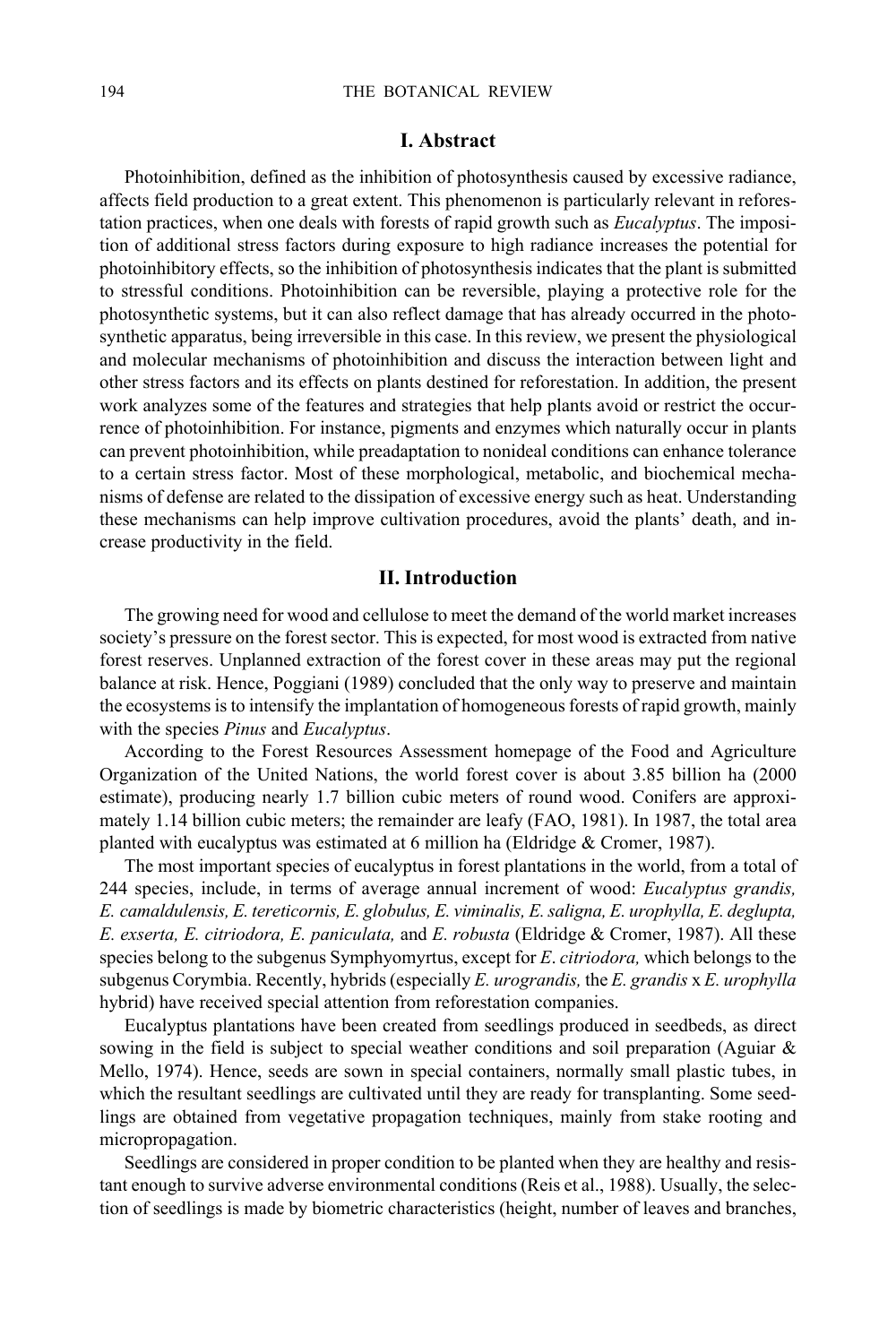and stem diameter) and by the color of the leaves (green or red). Nowadays, great value is placed on the photosynthetic efficiency of the seedling, which shows its ability to regain growth after transplantation and to maintain it when adult (Inoue & Oda, 1988; Barja et al., 2001).

Cultivation of eucalyptus comprises an initial growing of seedlings under shade conditions, and to this purpose one generally uses black polyolephin screens (shading screen) with different levels of sunlight blocking. Some years ago this shading lasted for about 70–80 days after sowing, with alternating periods of coverage when it was hotter or colder (Gomes et al., 1979). At present this coverage period is restricted to the first 40 days after cultivation, using screens with lower interception  $(30-50\%)$  and keeping the crop rotation in the coverage periods. After this phase, seedlings are kept in full sunlight. The main functions of such shading screens are the maintenance of the humidity in the substratum and protection against external agents, such as birds, insects, wind, or hail (Pereira et al., 1980).

In the growing phase of the seedlings in the seedbed, besides the reduced volume of substratum (50 ml), manipulation of the material may cause stresses (as water and nutritional deficiencies) to the plants. Water stress is clearly observable when the shading screens are removed and seedlings are exposed to full sunlight until transplant time (Reis et al., 1988). On the other hand, 70 days after sowing, daily fertilization (with a nutritive solution) is interrupted, leading the plants to nutritional stress. These procedures are designed to harden the seedlings, but they may increase photoinhibition (Smith, 1982; Offler et al., 1983).

## **III. The Phenomenon of Photoinhibition of Photosynthesis**

Photoinhibition has been defined as the inhibition of photosynthesis caused by excessive radiance; it may damage the photosynthetic apparatus, causing the (photo)destruction of the photosynthesizing pigments (Powles, 1984). However, recently, the term photoinhibition has been also used to define a slow and reversible reduction of the photosynthetic efficiency that depends on the irradiation and leads to a partial loss of capacity to convert radiant energy into dry material and, consequently, into growth (Long et al., 1994; Krause et al., 1995; Laing et al., 1995). Osmond  $(1994)$  named the first type "chronic photoinhibition" and the latter, "dynamic photoinhibition."

The natural evolution of plants has followed a path between maximizing the capture of light to enhance photosynthesis and minimizing the potential damage that results from excess light in the photosynthetic apparatus (Long et al., 1994). Light differs from other climatic elements in nature by the amplitude and rate of its variation. During the day, plants face many alterations in the quality and quantity of the radiation received. Plants can respond to lowfrequency variations in quality and quantity of light by adapting their photosynthetic ability to disperse the intercepted radiation (Anderson et al., 1988; Osmond & Chow, 1988). When high-frequency variations occur, or when plants are not able to adapt themselves to the prevailing light conditions, there may be a surplus of stimulation in the photosynthetic apparatus, which can lead to photoinhibition (Long et al., 1994). In nature, plants have different responses to light surplus, which can be ranked between damage and nondamage, and these responses appear in different time scales (Osmond & Chow, 1988; Osmond, 1994).

Photoinhibition can be caused by ultraviolet light (UV), by visible light (V) and by the interaction UV-V (Powles, 1984). The use of the quantum absorbed by the leaf results in a hyperbolic response of photosynthesis to light (Farquhar et al., 1980). Under low-intensity light (less than 100  $\mu$ mol.m<sup>-2</sup>s<sup>-1</sup>), more than 80% of the absorbed quantum can be used in photosynthesis, according to the maximum quantum efficiency in releasing  $O_2$  (Björkman & Demmig-Adams, 1987); when light intensity approaches 1000  $\mu$ mol.m<sup>-2</sup>s<sup>-1</sup> (50% of the full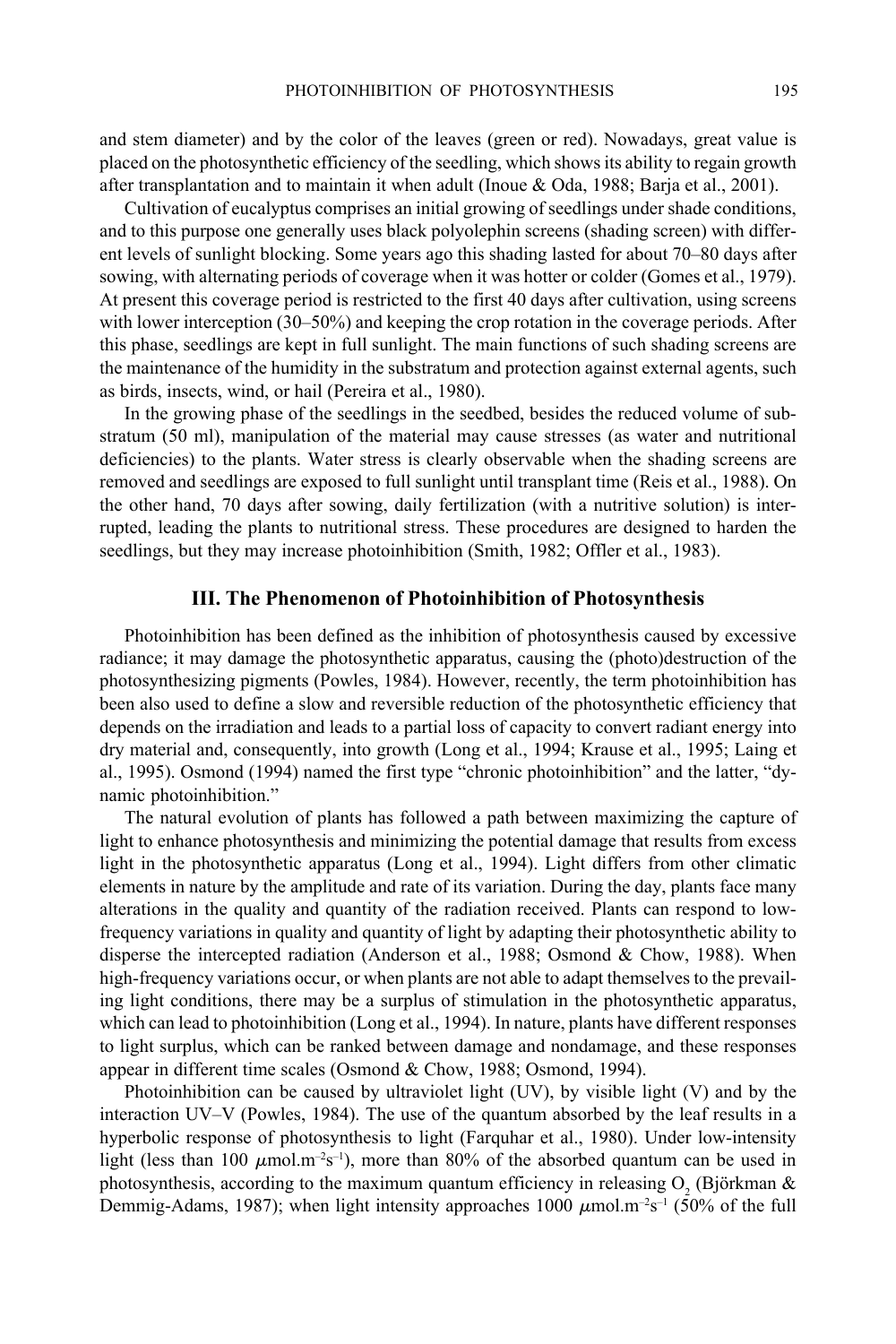sunlight value), less than 25% of the absorbed quantum is used; and, under full sunlight, utilization decreases to 10% (Long et al., 1994).

Several terms have been used to designate the reduction of photosynthetic capacity induced by the exposure of organisms, structures, or leaves to an excess of visible light. Some of these terms are: "photoinhibition," "photooxidation," "photoinactivation," "photolability," "solarization," and "photodynamic reactions" (Powles, 1984; Krause, 1988). With the relevance that the study of this phenomenon has acquired in the last 20 years, the term "photoinhibition" has been used more frequently (Krause, 1988). The same term has also been used as a synonym for the damage caused to photosystem II (PS II), but we should emphasize that this damage to PS II is considered photoinhibition when there is a decrease in the whole photosynthetic capacity and not in just one component of the photosynthetic apparatus (Long et al., 1994).

In practice, the consequences of photoinhibition are: reduced maximum quantum efficiency for CO<sub>2</sub> absorption ( $\Phi$ ) and release of O<sub>2</sub> ( $\Phi$ <sub>0</sub>); decreased convexity ( $\theta$ ) in the response curve of photosynthesis to light; reduced photochemical activity of PS II (Fv/Fm, ratio of fluorescence of chlorophyll *a*); and, with long exposure to excess light, decreased maximum photosynthetic rate (PS<sub>max</sub>) (Boese & Huner, 1992; Long et al., 1994). The decreases of  $\Phi$ ,  $\Phi$ <sub>0</sub>, and Fv/Fm were noticed preceding reduction in  $PS<sub>max</sub>$ ; actually, they can occur without causing any alteration in  $PS<sub>max</sub>$  (Long et al., 1994).

A prolonged exposure of plants or organisms to excessive radiation may result in the photodestruction of the photosynthetic pigments, since the discoloration (bleaching) of these pigments depends on oxygen and light; this phenomenon is normally called "photooxidation," and it may cause the death of the cell or the organism (Powles, 1984; Hendrey et al., 1987).

In most cases, photooxidation is a secondary phenomenon, occurring after a slow phase during which there is already a decrease of the photosynthetic activity dependent on light intensity and exposure time, but without any changes in the pigment pool (Powles, 1984; Long et al., 1994). Therefore, photoinhibition of photosynthesis does not appear after the destruction of the pool of pigments; on the contrary, the bleaching of pigments occurs when a certain degree of photoinhibition has already occurred (Hendrey et al., 1987).

As a rule, plants adapted to full sunlight are able to acclimate and grow in shady conditions, whereas shade-grown plants may not bear full sunlight (Smith, 1982). Furthermore, sun-acclimated plants show a higher capacity not only for the use of light in photosynthesis but also for xanthophyll cycle-dependent energy dissipation (Demmig-Adams et al., 1995). The transfer of a sunlight plant cultivated under low radiance conditions to high radiance produces an enhancement in the photosynthetic capacity as the plant adapts itself to the increase of irradiance. However, leaves from these plants may show photoinhibition, with a decline in photosynthetic activity and in the quantum yield, if this transfer is abrupt. In this case, mature leaves that at first suffered photoinhibition may suffer discoloration of the photosynthesizing pigments, leading to cellular death. Young leaves, developed after transfer to high irradiance, do not exhibit photoinhibition. Plants acclimated to low irradiance and exposed to high irradiance are more severely photoinhibited than are those primarily adapted to high irradiance (Long et al., 1994). This difference shows that the photosynthetic capacity influences susceptibility to photoinhibition.

The light-harvesting complexes (antennae) must have pigments of such shape and size that they can transfer energy to reaction centers efficiently. Thus, when the plant develops in shade, there is an increase in the ratio between antenna pigments and reaction centers (Anderson & Osmond, 1987; Osmond & Chow, 1988; Horton & Ruban, 1992). The result of this adaptation is that photosynthesis saturates at low irradiances. As a consequence, under high irradiance, the absorption rate exceeds the rate that can be used for photosynthesis, predisposing the plant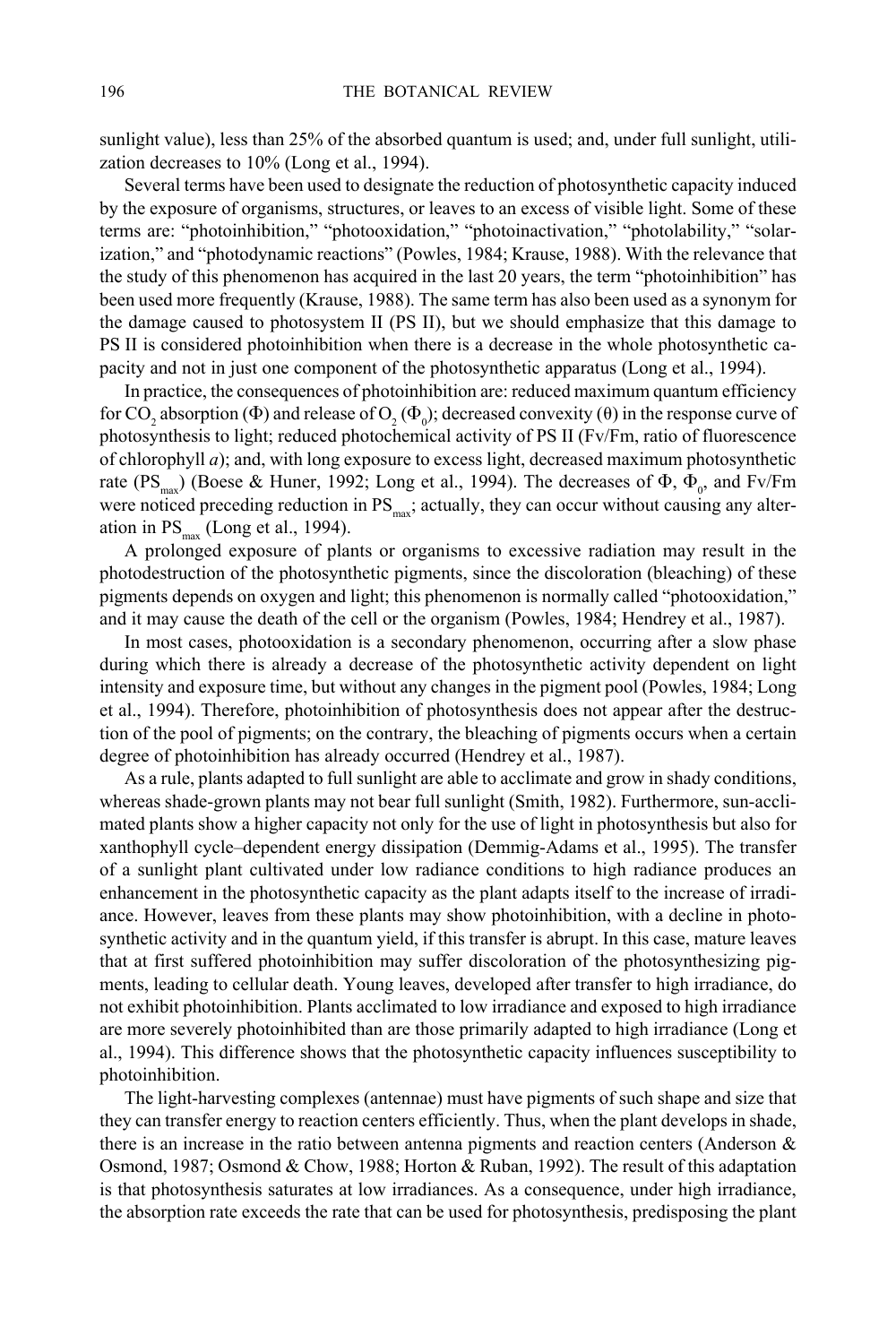to damage induced by the excessive radiation (Horton  $\&$  Ruban, 1992). Cleland and Melis (1987) proved that a mutant of *Secale cereale* without the light-harvesting chlorophyll complex *a/b* was less affected by high irradiance than was the wild variety.

Under normal conditions, a considerable amount of photons is intercepted by the photosynthetic apparatus, funnel shaped to the reaction centers and transferred, via electron transport chain, to production of  $\mathrm{NADPH}_2$  and  $\mathrm{ATP}$  (Powles, 1984). According to the accepted electrontransport scheme, there should be 8 mols of photons for a reduction of 2 mols of NADPH<sup>+</sup>, which is linked to the synthesis of 2.66 mols of ATP. In C3 plants, 2 NADPH and 3 ATP are necessary to assimilate one  $\mathrm{CO}_2$  in carbohydrate (Krause, 1988). The main drains of this chemical energy are the cycles of photosynthetic reduction of  $CO<sub>2</sub>$  (PCR) and the photorespiratory carbon oxidation (PCO). In this way, a large fraction of intercepted photons is transferred to propel carbon metabolism. When this metabolism is lacking, the use of excitation energy is insignificant, even though radiation absorption remains constant; this can result in photoinhibition (Powles, 1984). Actually, photoinhibition also depends on the rate of light absorption through the leaf (Anderson & Osmond, 1987).

## **IV. The Mechanism of Photoinhibition**

Since 1956, when Kok published his work (mentioned by Long et al., 1994), it has been proposed that the primary site of damage of photoinhibition is the reaction center of PS II. Thereafter, decreases in  $\Phi$  and  $\Phi_{\circ}$  have been correlated with reductions in the mutable fluorescence of PS II in vivo, usually distinguished by the relation Fv/Fm of photochemical conversion of PS II (Krause, 1988; Ögren, 1991).

There are currently two hypotheses concerning the primary site of damage of photoinhibition of PS II: the first is related to the reaction center; and the latter, to protein D1. In the first hypothesis, according to Powles (1984), transportation of electrons through PS II is inhibited when photoinhibition is induced by a surplus of light or by illumination without the recycling of carbon. Observation that the action spectrum for photoinhibition follows the action spectrum of photosynthesis, and that the initial symptom of photoinhibition is the decreased photochemical efficiency of PS II, supports the hypothesis that photoinhibition is a result of energy absorbed by photosynthetic pigments and funneled to the reaction center of PS II, modifying it (Havaux & Davaud, 1994; Long et al., 1994). This modified reaction center captures radiant energy efficiently, but it converts this captured energy into heat (Krause, 1988). The second hypothesis, which says that the initial site of damage of photoinhibition is the D1 protein, has been studied in recent years and is well accepted (Richter et al., 1990a).

Actually, research in the last 15 years has established the role of the D1 protein in the photoinhibition phenomenon. Hundal et al. (1990) verified inactivation and/or debasement of this protein of PS II associated with photoinhibition. Greer et al. (1986) and Leitsch et al. (1994) confirmed the blockage in recovery from photoinhibition by chloramphenical, an inhibitor of the D1 protein synthesis. Kuhn and Böger (1990) and Fuerst and Norman (1991) verified that herbicides that cling to the linking site of Qb in protein D1 provide protection against photoinhibition. Closure of D1 with powerful oxidizing radicals can clarify the vulnerability of this protein (Richter et al., 1990b). Working with mutants of the D1 polypeptide of Synechocystis, Mäenpää et al. (1995) suggested that a modification in the structure of the D-de loop of D1 could affect the mechanism of recovery from photoinhibition. Ji and Jiao (2000) showed that PS II photochemical efficiency (Fv/Fm) decreased and that nonphotochemical quenching (qN) increased in rice leaves when synthesis of the D1 protein was inhibited. In DTT(Dithiothreitol)-pretreated leaves, when xanthophyll cycle was inhibited, there was a de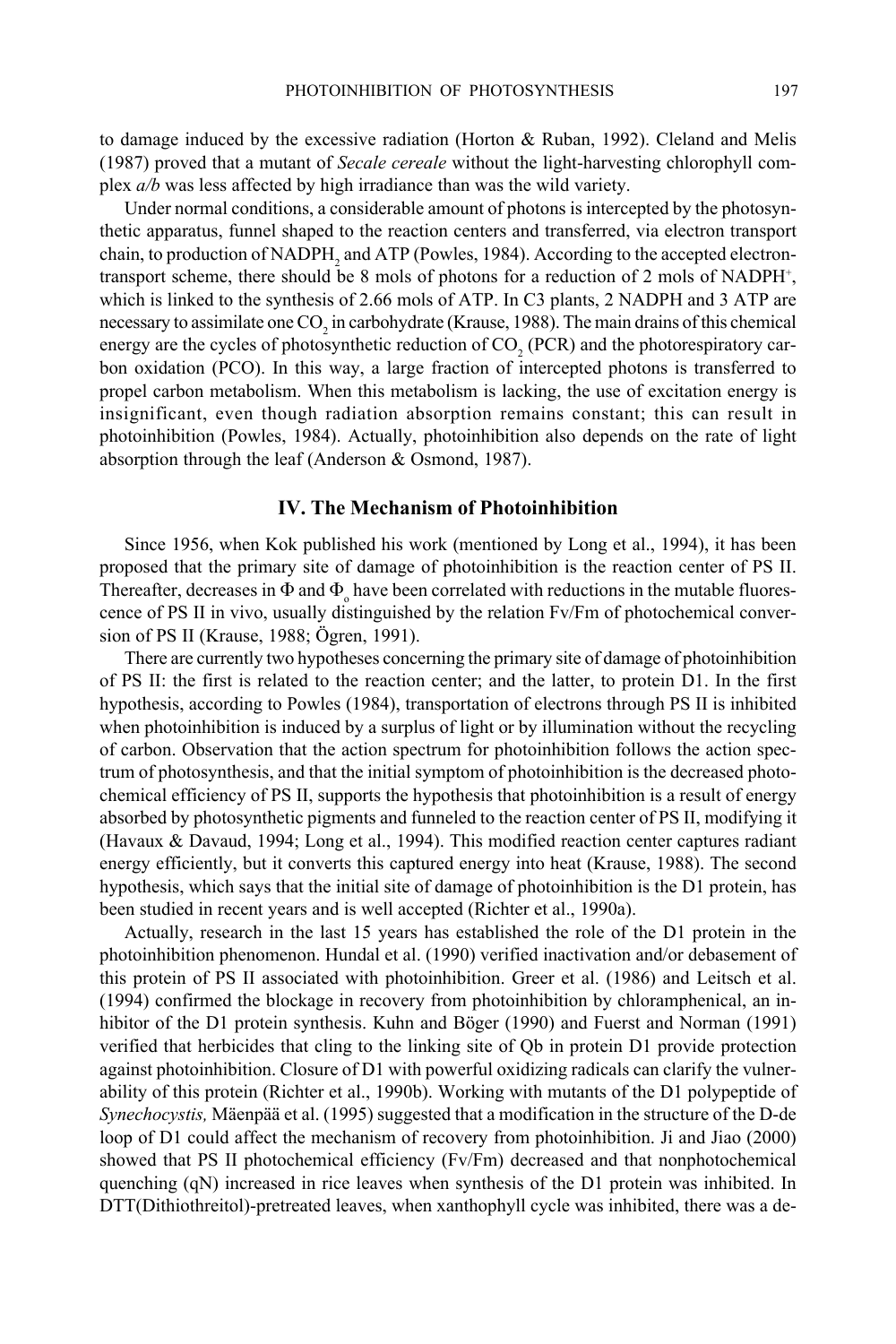crease in qN and, consequently, more loss of the D1 protein (associated with a large decrease in Fv/Fm). They concluded that the turnover capacity for the D1 protein is an important physiological basis for tolerance of photoinhibition.

#### **V. Photoinhibition by Interaction between Light and Other Stress Factors**

Because photoinhibition involves photochemical inactivation mainly of PS II, all photosynthesizing organisms are potentially susceptible to damage under some radiation incidence. However, as mentioned above, the degree of susceptibility is influenced by several types of factors: environmental (light, temperature, water,  $CO_2$ ,  $O_2$ , and soil fertility), genotypical (sun or shade plants), phenotypical (bent of the leaf), and physiological (carbon metabolism). The imposition of additional stress factors during exposure to high radiance exacerbates the adverse effects (Krause, 1988; Long et al., 1994).

#### A. INTERACTION BETWEEN LIGHT AND LOW CO.

Photoinhibition is not caused by a limitation of  $CO_2$  diffusion through the stomata, since it was verified experimentally that the intercellular  $CO<sub>2</sub>$  partial pressure after the photoinhibitory treatment was similar or even larger than that observed before the treatment (Powles, 1984). Wong et al. (1985) noticed that after leaves of *Eucalyptus pauciflora* had been exposed to high irradiance for up to seven hours (2000  $\mu$ mol.m<sup>-2</sup>s<sup>-1</sup>) in a CO<sub>2</sub>-free environment with 10 mBar  $O_2$ , at 30°C,  $CO_2$  assimilation taxes and leaf conductance decreased in similar proportions, while intercellular CO<sub>2</sub> partial pressure remained constant. Finally, after working with *Glycine max*, Griffin & Luo (1999) concluded that the photosynthetic sensitivity to ambient  $CO_2$  partial pressure was consistent with the sensitivity to intercellular  $\mathrm{CO}_2$  partial pressure, indicating little effect of stomatal conductance on photosynthetic sensitivity.

According to Powles and Osmond (1978), lack of  $CO_2$  and low  $CO_2$  partial pressure caused photoinhibition in C3 plants, depending on intensity and length of light exposure. Maintenance of a minimal partial pressure of  $CO<sub>2</sub>$  during the treatment prevented photoinhibition. These authors also observed that photoinhibition could be totally or greatly prevented by a certain partial pressure of  $O_2$ , but only in C3 plants. As  $O_2$  participates of the carbon metabolism through the PCO cycle,  $O_2$  as well as  $CO_2$  can prevent photoinhibition, since both allow the maintenance of a low rate of carbon metabolism during the period of exposure to light (Powles, 1984).

After exposure of *Phaseolus vulgaris* leaves to low partial pressures of CO<sub>2</sub> (6 Pa) for 24 hours, Ishibashi et al. (1997) observed a reduction in the carbon exchange rate. According to these authors, one site of inhibition in such leaves appeared to be the intersystem electron-transport chain, since there were no significant changes in the activities of photosystem I (PS I) and PS II.

#### B. INTERACTION BETWEEN LIGHT AND LOW-TEMPERATURE STRESS

Exposure of several plants to cool  $(0-12^{\circ}\text{C})$  or freezing  $( $0^{\circ}\text{C}$ )$  temperatures produces adverse effects on their metabolic functions. Photosynthesis is one of the first processes to suffer these effects. A remarkable characteristic is that symptoms of low-temperature damage in the photosynthetic apparatus are particularly sharp when substantial light intensity follows exposure to low temperature. Long-term treatment results in photooxidation of the pigments (Hendrey et al., 1987).

There is a clear distinction between the response of plants to cool temperature in darkness and under light (Long, 1983). Cool temperatures in darkness have little effect on photosynthesis, especially in the PS II complex (Yakir et al., 1985; Öquist & Huner, 1991; Ottander et al., 1993).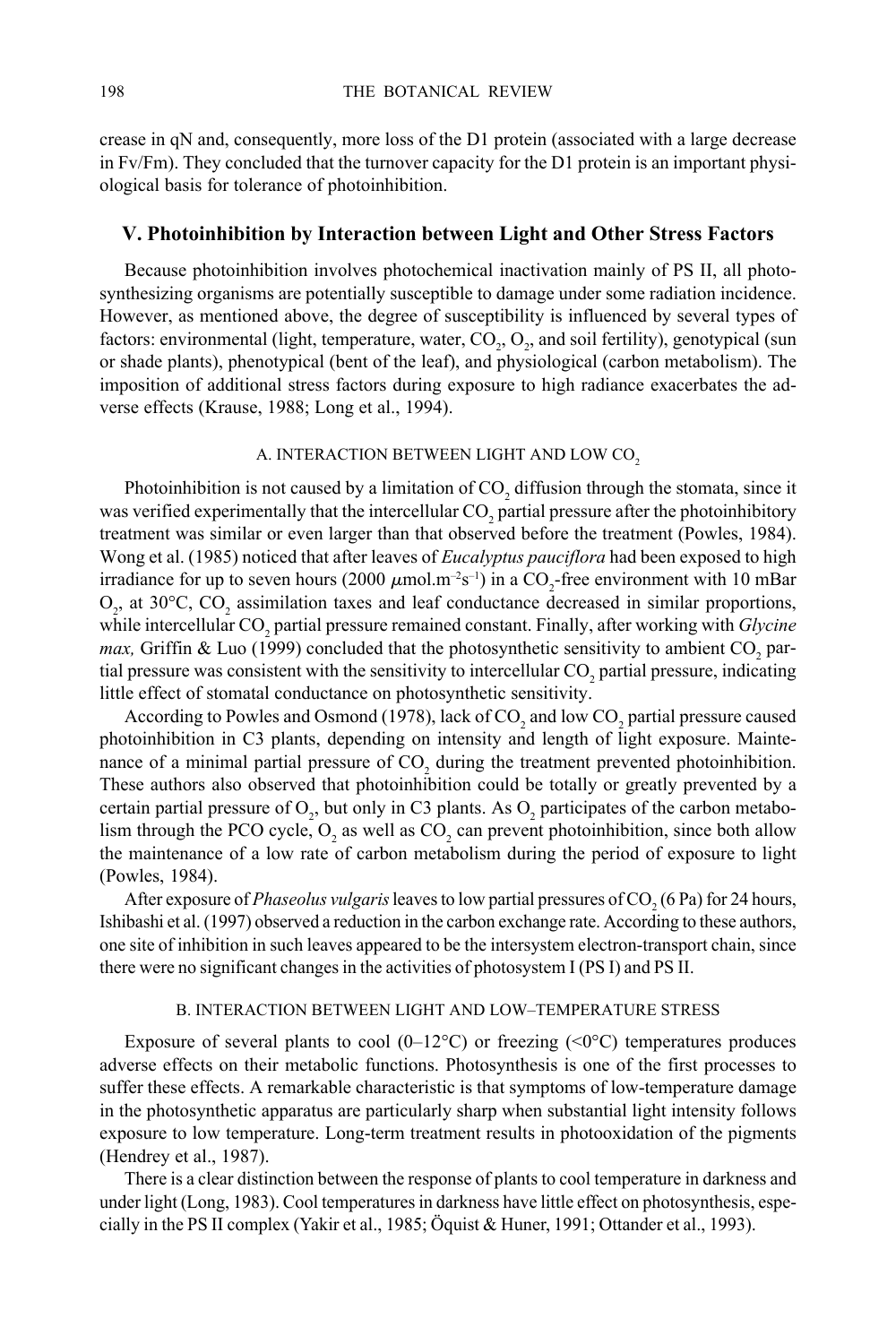Recent research indicates that, in chill-sensitive plants, the main site of photoinhibition at low temperatures is PS I (Sonoike, 1999). Hydroxyl-radical, formed by reaction between hydrogen peroxide and reduced FeS centers, seems to destroy the FeS centers and a PS I reaction center subunit, PsaB protein (Terashima et al., 1998).

Usually, species that are sensitive to cool temperatures have a tendency to exhibit photochemical damage (photoinhibition of photosynthesis) when they are exposed to high radiance under low temperatures (Greer  $\&$  Laing, 1992). On the other hand, species that accept the cooling process are apparently much less sensitive (Saltveit, 1991; Ögren & Evans, 1992; Krause, 1994; Long et al., 1994). Photoinhibition of  $\Phi_{\text{o}}$  and Fv/Fm occurred under freezing temperatures in natural stands of *Eucalyptus pauciflora* seedlings (Ball et al., 1991) and in *Ilex aquifolium* trees (Groom et al., 1991).

Alves (1998) asserted that *Eucalyptus grandis* showed a larger photosynthetic rate than *E. urophylla* when exposed to irradiances of 500–1000  $\mu$ mol.m<sup>-2</sup>s<sup>-1</sup>. However, both species were unable to recover their normal photosynthetic rate after being exposed for 15 minutes to irradiances above 2000  $\mu$ mol.m<sup>-2</sup>s<sup>-1</sup>, thus showing photoinhibition. This phenomenon was irreversible up to two hours after the photoinhibitory treatment and was more evident in *E. urophylla,* but there was no differentiation among plants preadapted at 10°C and 25°C.

Besides the difference of sensitivity to photoinhibition between species, differences among hybrids of an equal species have also been reported. Greer and Hardacre (1989) noticed that the CT hybrid of *Zea mays* was more susceptible to photoinhibition than the CBD hybrid, but the dependence of photoinhibition on temperature was stronger in the latter.

The temperature at which the plant was preadapted (thermal report) affects its susceptibility to a subsequent cooling. Therefore, the growth and development of plants in low temperatures gives them better tolerance of photoinhibition in low temperatures (Greer & Hardacre, 1989; Somersalo & Krause, 1989; Saltveit, 1991; Boese & Huner, 1992). Boese and Huner (1992) mentioned that, besides the thermal report of plants, the developing phase of leaves contributes to the response of *Spinacia oleracea* in vivo to photoinhibition.

The thermal report commands changes in thylakoids during the growing and developing phase of plants in low temperatures. Huner et al. (1987, 1989) and Krupa et al. (1987) mentioned that the development of *Secale cereale* at a low hardening temperature resulted in specific organizational changes in the light-harvesting complex of PS II (LHC II). Electronic microscopy in situ with cold severance showed that development at a low temperature resulted in a smaller stack of *grana* and in a reduction in the size of PS II antenna particles.

Most photoinhibition studies use high radiance rates for a short exposure period. Up to now, the interactive effect of cool temperatures and moderate irradiances in the photosynthetic activity has not been fully elucidated. Yakir et al. (1985) verified that cool temperatures of 5°C and 10°C during five days under moderate radiation (400  $\mu$ mol.m<sup>-2</sup>s<sup>-1</sup>) resulted in an expressive decrease in Fv/Fm,  $\Phi_{\circ}$  and in the total amount of energy chemically stored, without affecting the concentration of RubisCO in plants of *Lycopersicon esculentum*. Venema et al. (2000) subjected two *Lycopersicon* species to 1000  $\mu$ mol m<sup>-2</sup> s<sup>-1</sup> at 5<sup>o</sup>C for two days. They reported that degradation of leaf pigments was slower in plants grown at suboptimal temperatures than in plants grown at optimal temperatures. Nonphotochemical quenching of Chl fluorescence was higher in leaves of suboptimally grown plants, which presented a larger pool of xanthophyll cycle pigments. These results show that acclimation to suboptimal temperature increased the capacity to resist chill-induced photodamage.

According to Ottander et al. (1993), there are four hypotheses to explain why plants become much more sensitive to photoinhibition at low temperatures: low temperatures can reduce photosynthetic capacity and therefore increase the probability of a surplus in stimulus of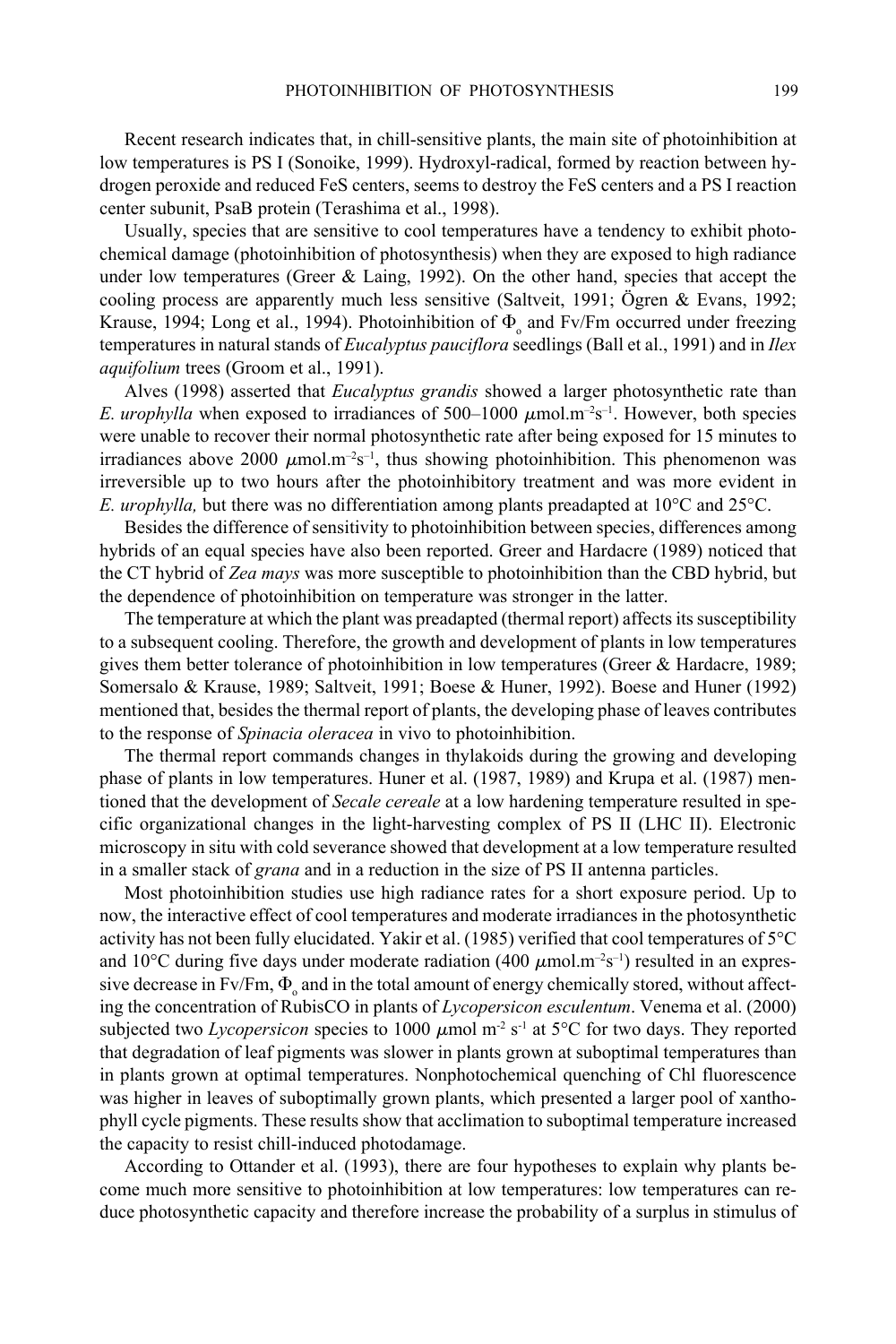PS II; the restoration capacity of PS II is reduced at low temperatures (degradation and synthesis of protein D1 in the reaction centers seem to diminish); the capacity of the oxygen seizers, which can provide protection against photoinhibition, decreases at low temperatures; and the ability to create zeaxanthin, which is capable of dissipating the excessive energy in the LHC II, may be inhibited at low temperatures. We emphasize that these hypotheses should not be considered mutually exclusive.

#### C. INTERACTION BETWEEN LIGHT AND HIGH-TEMPERATURE STRESS

The combination of high temperature and full sunlight is an ordinary occurrence that characterizes summer conditions in most parts of the world. Photoinhibition of photosynthesis in situ may happen in full sunlight, even in the absence of any other stressing factor, despite the occurrence of a high leaf temperature (Powles, 1984). When the temperature rises above the optimum level, photosynthesis begins to decrease. At first the decline is gradual and reversible, but after a critical temperature is reached it becomes slow and irreversible (Berry  $\&$ Björkman, 1980). According to these authors, reversible inactivation of photosynthesis reflects damage to the chloroplasts that persists for some time after the plant comes back to favorable temperature conditions.

 $\ddot{O}$ gren (1988) and  $\ddot{O}$ gren and Rosenquist (1992) verified the occurrence of photoinhibition under full sunlight in the leaves of *Salix* sp. Adams (1988) verified it for several CAM plants; and Laing et al. (1995), for *Phaseolus vulgaris*. These authors noticed an inhibition of 25% in the vegetative growth rate of *P. vulgaris* plants acclimated to  $25^{\circ}$ C at  $1300 \mu$ mol.m<sup>-2</sup>s<sup>-1</sup>; the inhibitory effect was stronger when these plants were compared with plants developed at (or transferred to)  $10^{\circ}$ C. Ögren and Evans (1992) observed a reduction of 30% in the Fv/Fm of six species of eucalyptus (*Eucalyptus camaldulenses, E. camphora, E. globulus, E. largiflores, E. melliodora,* and *E. sidiroxylon*) in the field, under high light and high temperature conditions. This effect was more evident on horizontally disposed leaves (40% of inhibition).

Little is known about photoinhibition of photosynthesis in the rain forest. In this case, leaves are supposed to dissipate excess energy under full sunlight; on the other hand, they must be able to photosynthesize efficiently under low intensity of light during long stretches of shade when it is cloudy. Krause et al. (1995) studied the effect of photoinhibition of Fv/Fm and  $\Phi$ <sub>0</sub> in both young and mature leaves of six species of plants developed in a rain forest in Panama. They noticed a high degree of photoinhibition in the young leaves. On the other hand, these leaves recovered better from photoinhibition because of their larger content of  $\alpha$ -carotene and zeaxanthin (to a smaller content of total chlorophyll).

Contrary to what happens at low temperatures, exposure to light during a short treatment at high temperature is beneficial to plants, diminishing the damage to the photosynthetic apparatus. Schreiber & Berry (1977) mentioned that this protective effect depended on the intensity and spectral characteristics of light, being saturated at low light levels (about 125  $\mu$ mol.m<sup>-2</sup>s<sup>-1</sup>). Havaux et al. (1991) verified that previous exposure of *Pisum sativum* leaves at 40°C for a short period, in darkness, inhibited photosynthetic  $O_2$  evolution and PS II fluorescence. However, no alteration was observed in these parameters when the plant was illuminated (30 W.m<sup>-2</sup>) during the thermal treatment. This protective effect induced by a moderate irradiance was also observed for *Solanum tuberosum* leaves (Havaux, 1994).

Inside the photosynthetic apparatus, PS II seems to be more sensible to heat stress than PS I, as long as the activities of PS I, the stroma enzymes, and the chloroplast envelope are more thermostable (Havaux et al., 1991). Thus, the increase in temperature may initially cause a blockage in the reaction centers of PS II, followed by the dissociation of the complex protein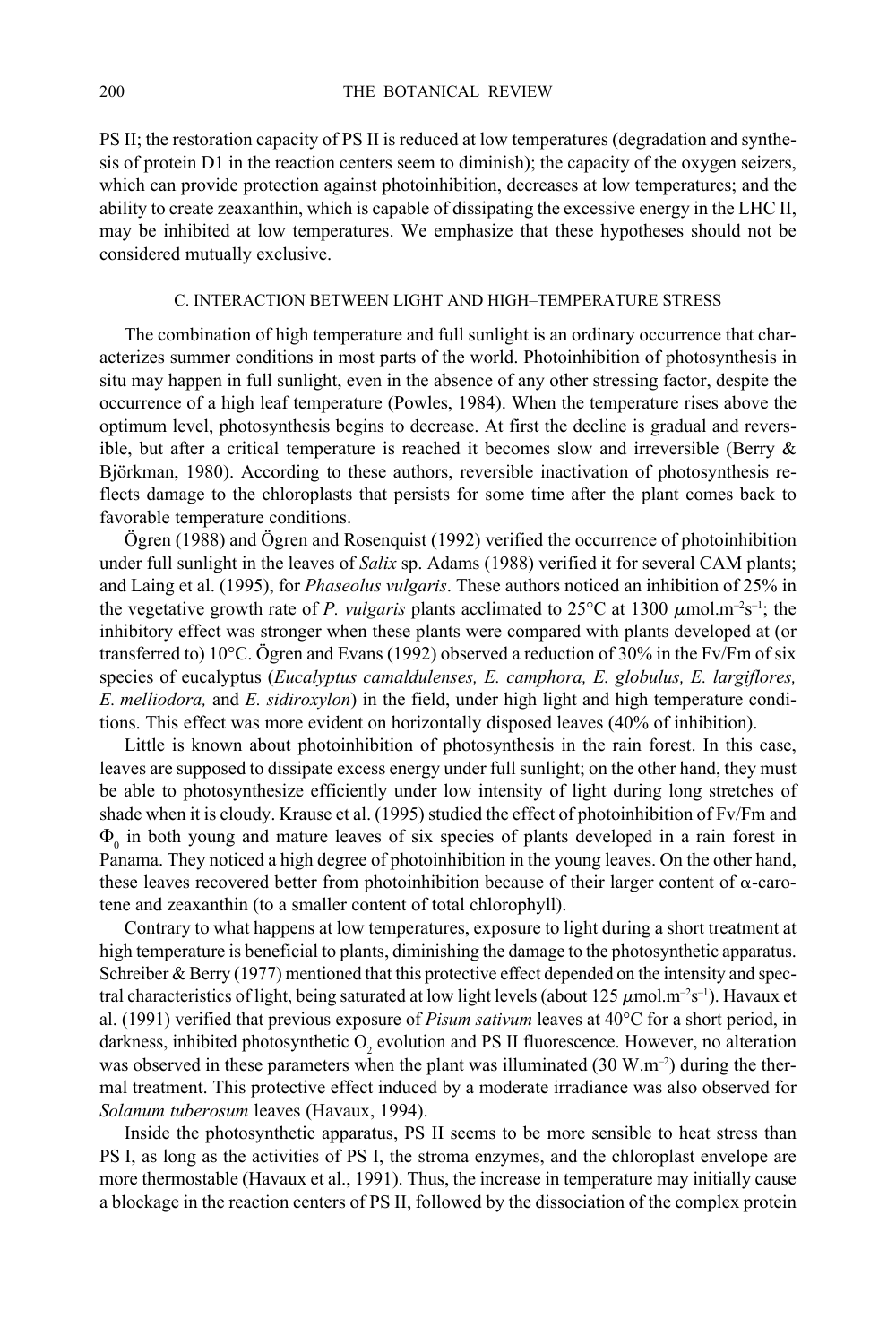pigments of the antenna nucleus in the LHC II (Armond et al., 1978). According to Gounaris et al. (1983), this dissociation can be related to the disconnection of lipids phases that create a simple layer in the thylakoid membranes, or it can be a consequence of the reactions between  $O_2$  and  $H_2O_2$  derived from oxidative stress, which cause enzyme inactivation, pigment discoloration, lipid peroxidation, and proteolysis (Pastori & Trippi, 1993).

Similar to what happens in low-temperature stress, the thermal conditions preceding exposure of the plant to high temperatures influence the photoinhibitory effects. Smillie and Hetherington (1983) verified that plants with decreasing degrees of adaptation to cold, such as *Pisum sativum, Cajanus cajan, Triticum aestivum, Arachis hypogea, Pennisetum* sp., and *Carica papaya* showed, in this same order, a gradual increase of tolerance to the treatment of 44°C for 10 minutes. Tolerance was evaluated by the fluorescence of chlorophyll *a* in vivo. Havaux and Tardy (1996) noticed (using photoacoustic spectroscopy and fluorometry) that previous treatment of *Lycopersicon esculentum* leaves at 35°C for two hours induced a rapid increase in heat and tolerance of PS II to light and, also, to temperatures above 40°C. These authors confirmed that a short exposure of *L. esculentum* leaves to a radiance of 1000  $\mu$ mol.m<sup>-2</sup>s<sup>-1</sup> during four minutes significantly increased the thermostability of PS II, as evaluated by subsequent measurements of fluorescence as a function of temperature.

#### D. INTERACTION BETWEEN LIGHT AND WATER STRESS (DROUGHT)

Besides being often associated with heat stress, high light conditions are frequently combined with water deficit in the field; actually, water stress is generally connected with heat stress. Water stress usually affects both stomatal conductance and photosynthetic activity in the leaf (Taiz & Zeiger, 1998). Therefore, the effect of water stress on photosynthesis has a stomatic component (restricted availability of  $\mathrm{CO}_2$ ) as well as a nonstomatic component (direct inhibition of photosynthesis). As water stress frequently occurs during summer conditions of light and temperature, the potential occurrence of photoinhibition and photooxidation is particularly evident in this season (Powles, 1984).

Several works demonstrate the photoinhibitory effect of the interaction between light and drought. Working with ecotypes of sun and shade of *Solanum dulcamara,* Gauhl (1979) noticed that some shade ecotypes grew and photosynthesized very well under conditions of full sun when they were normally irrigated, but with a simultaneous imposition of moderate water stress they quickly showed signs of photoinhibition. For other ecotypes, which suffered photoinhibition after being transferred to full sun, imposition of water stress emphasized the adverse effects of light. According to Osmond (1983), these results may have been consequence of nutritional stress, which interacted with the water stress.

Wong et al. (1985) pointed out that water stress and photoinhibitory treatment reduced the photosynthetic metabolism of *Eucalyptus pauciflora* leaves, with significant alterations in the partial pressure of intercellular  $CO_2$ . Munne-Bosch and Alegre (2000) showed that the efficiency of PS II photochemistry decreased to approximately 65% in plants exposed to the interaction of high light and drought. On the other hand, Havaux (1992) observed, for several plant species, that imposition of water stress enhanced the resistance of PS II to otherwise photoinhibitory conditions, such as heat or high light.

#### E. PHOTOINHIBITORY PRINCIPLES OF HERBICIDES

As previously mentioned, environmental stress factors affect plants mainly by altering the susceptibility of their photosynthetic apparatus to photoinhibition or photooxidation. The use of several herbicides causes direct inhibition of the photosynthesis and, when plants are ex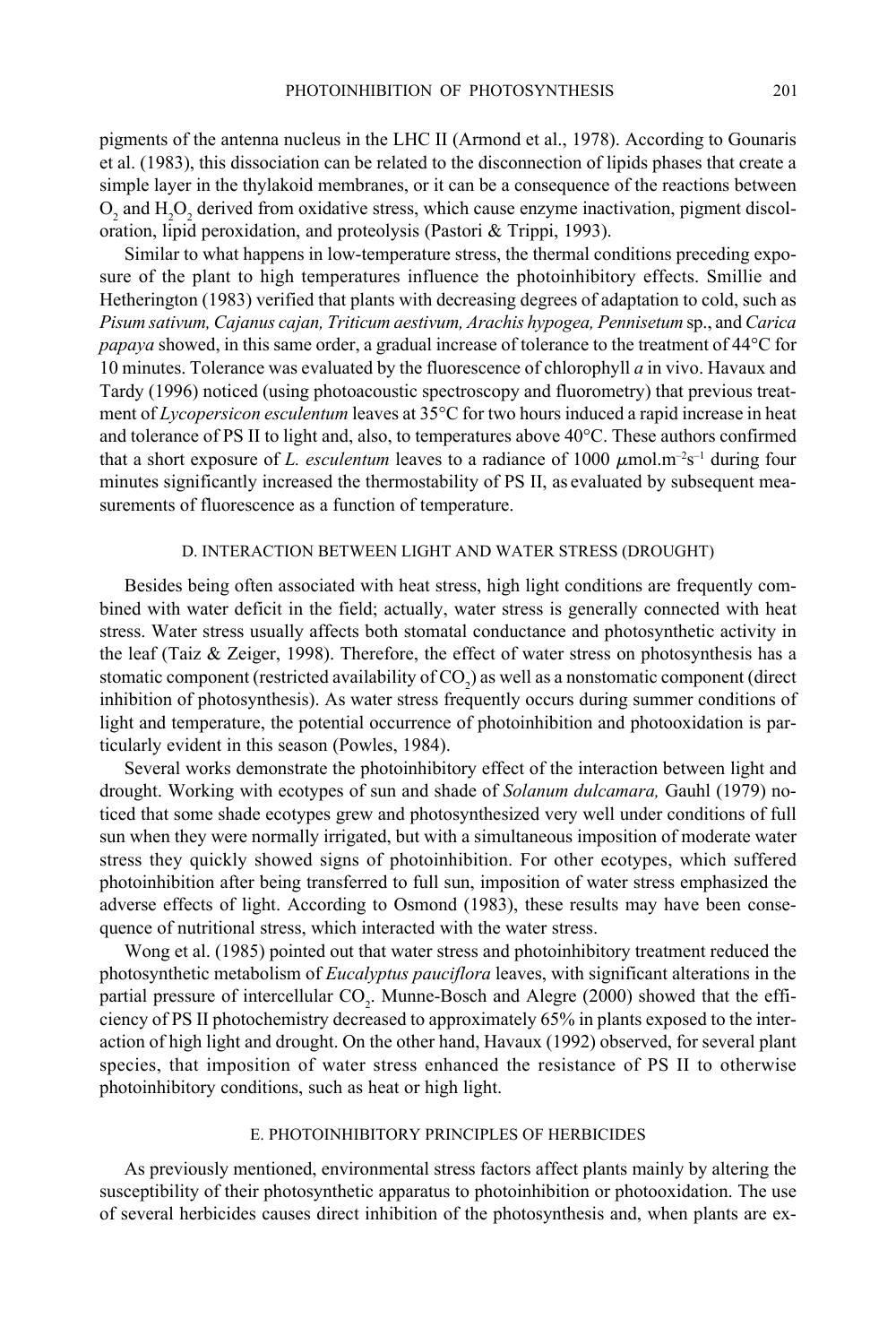posed to light, there is the photooxidative destruction of the photosynthetic pigments. Three groups of herbicides act directly on photosynthesis: inhibitors of electron transport, with active principles related to the reaction centers of PS II; blockers of electron transport before the acceptor of PS II, promoting the production of oxygen in the excited singlet state  $(O_2^-)$ , with its consequent effects on PS I; and inhibitors of the synthesis of carotenoids inside the photosynthetic apparatus in motion, thus canceling its protective effect (Powles, 1984). The presence of oxygen is fundamental to the occurrence of photochemical damage induced by the herbicides of these three groups (Kenyon & Duke, 1985).

## **VI. Recovery from Photoinhibition of PS II**

Studies on the recovery from photoinhibition established the role of the loss of the D1 protein in photoinhibition. These works showed that it was necessary to resynthesize the D1 protein in chloroplasts to achieve restoration of PS II activity (Greer et al., 1986; Aro et al., 1993; Leitsch et al., 1994).

Several works report that photoinhibition of PS II is inversely proportional to the phosphorilation level of PS II proteins. Giardi et al. (1994) verified that phosphorilation of the light-harvesting complex of *Spinacea oleracea* protected it against photoinhibition damage. While phosphorilation of polipeptides accelerated the fall of the electron transfer during highradiance treatment, their dephosphorilation increased the susceptibility of the thylakoids to the photoinhibitory treatment. Rintamaki et al. (1995) confirmed that the degradation of protein D1 of *Cucurbita pepo* subjected to photoinhibitory treatment was followed by the accumulation of D1 in the phosphorilated configuration. This led the authors to suggest the involvement of phosphorilation in the regulation of protein D1 degradation, and therefore, in the whole redress cycle of PS II. The maximum rate of restoration occurs after the transition from high to low radiance. From this procedure and using inhibitors of protein synthesis, the conclusion is that the redressing of PS II by resynthesis of D1 occurs intermittently also during the photoinhibitory treatment, and that photoinhibition only happens when the inactivation rate or degradation of protein exceeds its restoration rate (Krause, 1988) and not only by a decrease in the consumption of photosynthetic energy (Greer et al., 1986).

## **VII. Mechanisms for Avoiding or Tolerating Photoinhibition**

## A. BIOPHYSICAL MECHANISMS

The excess energy of stimulation in the reaction center can be dispersed by various means. A fraction of the energy can be dispersed nondestructively by fluorescence or by heat emission; as fluorescence is very limited as a quantitative disperser, heat emission can dissipate a considerable surplus of energy (Krause, 1988).

Apart from photosynthesis, fluorescence, and heat emission, Butler (1978) presents in his revision alternative ways for dispersion and distribution of energy inside the photosynthetic apparatus. These include the potential for spillover of the stimulus energy of PS I, and transitions condition 2–condition 3, in which the fluorescence of PS II decreases without any concomitant increase of the fluorescence of PS I, showing a low transference of energy from the antenna to the reaction center.

Carotenoids observed in the thylakoidal membranes act as a protective system, since they abduct or prevent the formation of radicals or other reactive molecular species, especially those derived from oxygen (Demmig-Adams et al., 1987; Krause, 1988). Moreover, these pigments annul the chlorophyll triplet, stimulate the transition of oxygen singlets into triplets,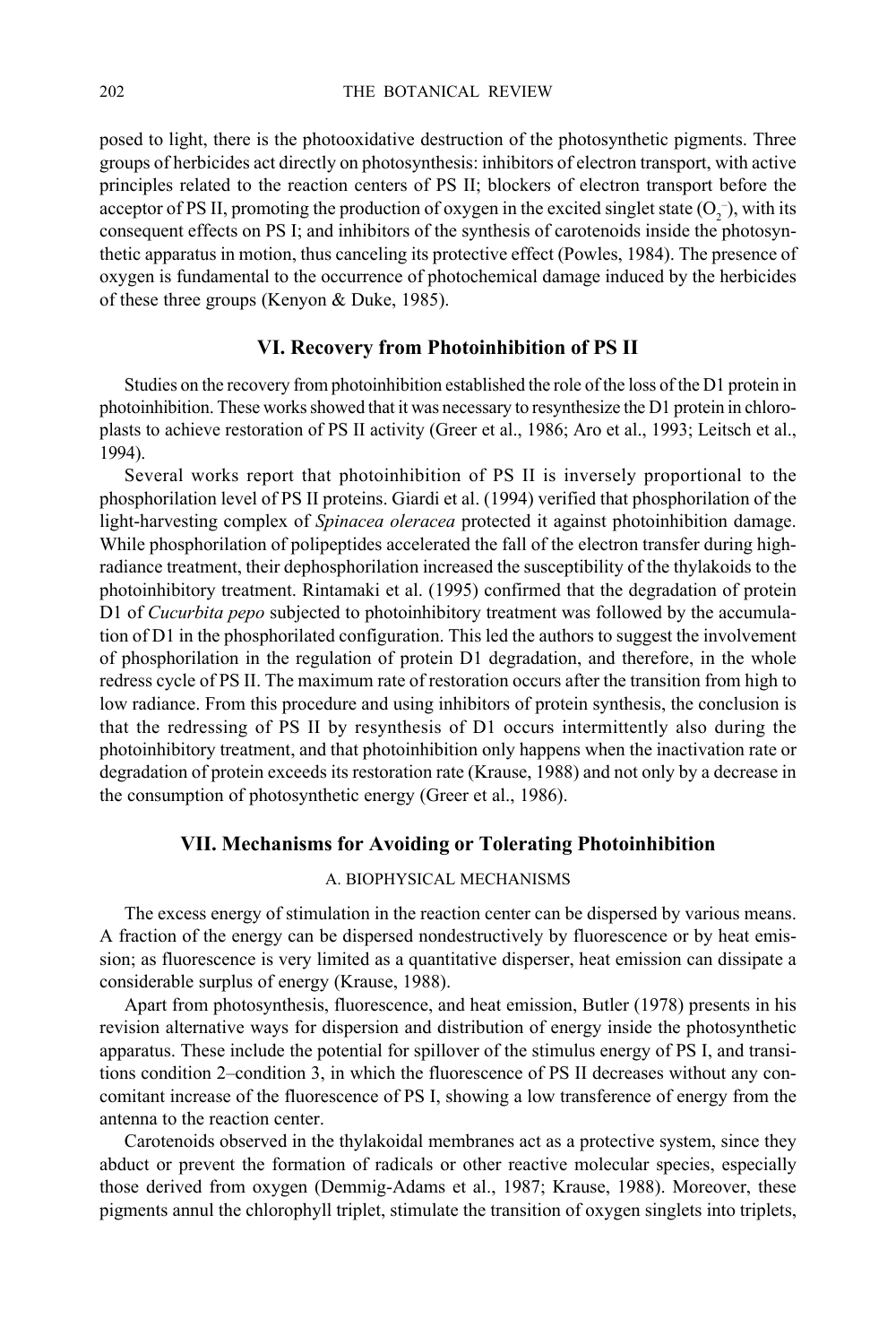and disperse the absorbed energy as heat (Powles, 1984; Adams et al., 1990; Long et al., 1994; Verhoeven et al., 1996).

Analyzing a wild-type strain and two xanthophyll-cycle mutants of *Chlamydomonas reinhardtii* after illumination in the presence of chloramphenicol, Jahns et al. (2000) showed that PS II inactivation was less pronounced in the mutant, which was unable to form violaxanthin from zeaxanthin and thus contained high amounts of zeaxanthin even in low light. This was paralleled by much slower degradation of the D1 protein, supporting a protective role for zeaxanthin against photoinhibition.

### B. METABOLIC MECHANISMS

The fastest response to a light surplus is the increase in the thermal dissipation in the antenna and/or the reaction center of PS II, associated with the development of a transthylakoidal  $\Delta$ pH (Walters & Horton, 1993). This alteration in  $\Delta$ pH may cause aggregation of the protein/ chlorophyll molecules that constitute the LHC II, leading to an increased thermal dissipation in the antenna. In addition, alteration of  $\Delta pH$  can result in a reversible inactivation of the reaction center of PS II by loss of  $Ca^{+2}$  and can increase the thermal dissipation at the reaction-center level (Long et al., 1994).

Oxygen can be reduced by Mehler reaction to produce hydrogen peroxide. Molecular oxygen can accept electrons in the photosynthetic electron transport, generating deleterious radicals by the monovalent reduction, which can occur in the reductor side of PS I (Powles, 1984; Richter et al., 1990b). This capture of electrons by oxygen is favored under high radiance, when the reduction rate of NADP<sup>+</sup> highly exceeds the demand of NADP for fixation of  $\mathrm{CO}_2$ , thus leading to an accumulation of reduced components in the electron-transport chain (Richter et al., 1990b). It was confirmed that the limited regeneration of NADP<sup>+</sup> under lack of  $CO_2$ increased photoinhibition (Krause et al., 1978). This concomitant increase of photoinhibition and of the activation rate of oxygen leads to the conclusion that the latter may be involved in the photoinhibition mechanism.

The activated oxygen, under conditions of free radicals  $(O_2)$ , superoxides  $(H_2O_2)$ , and hydroxyl radicals (OH), can be neutralized by the action of superoxide dismutase associated with the peroxidase ascorbat system (Krause, 1988; Long et al., 1994). We can still associate with them catalase and glutationa; both enzymes and antioxidizers occur in plants spontaneously (Powles, 1984; Richter et al., 1990b; Pastori & Trippi, 1993). Damage from these oxidizing agents can be prevented or minimized by the presence of carotenoids, but the capacity to prevent these reactions and/or antioxidizing compounds can be annulled as a result of photoinhibition, as verified by Havaux and Davaud (1994) for the activity of 50D in *Solanum tuberosum* exposed to 3700  $\mu$ mol.m<sup>-2</sup>s<sup>-1</sup> at a temperature of 3°C.

Although Mehler reaction plays a negative role in easing the reduction of oxygen, it can act as a dissipating energy mechanism, since it allows the maintenance of electron flow (Powles, 1984) and keeps the transthylakoidal  $\Delta$ pH (Richter et al., 1990b).

Maintenance of a minimum rate of photosynthetic metabolism of carbon is essential to prevent or minimize photoinhibition (Powles, 1984; Krause, 1988; Long et al., 1994). A feasible explanation for this protective mechanism is the fact that carbon metabolism consumes ATP and NADPH<sub>2</sub>, keeping the electrons flowing through the photosynthetic chain (Powles  $\&$ Osmond, 1978; Powles, 1984). The quantitative consumption of energy by photosynthesis in itself does not clarify the prevention of photoinhibition (Krause, 1988). The specific rate of carbon metabolism needed to avoid photoinhibition will vary according to radiance maintained during the photoinhibitory treatment and the radiance under which the plant developed,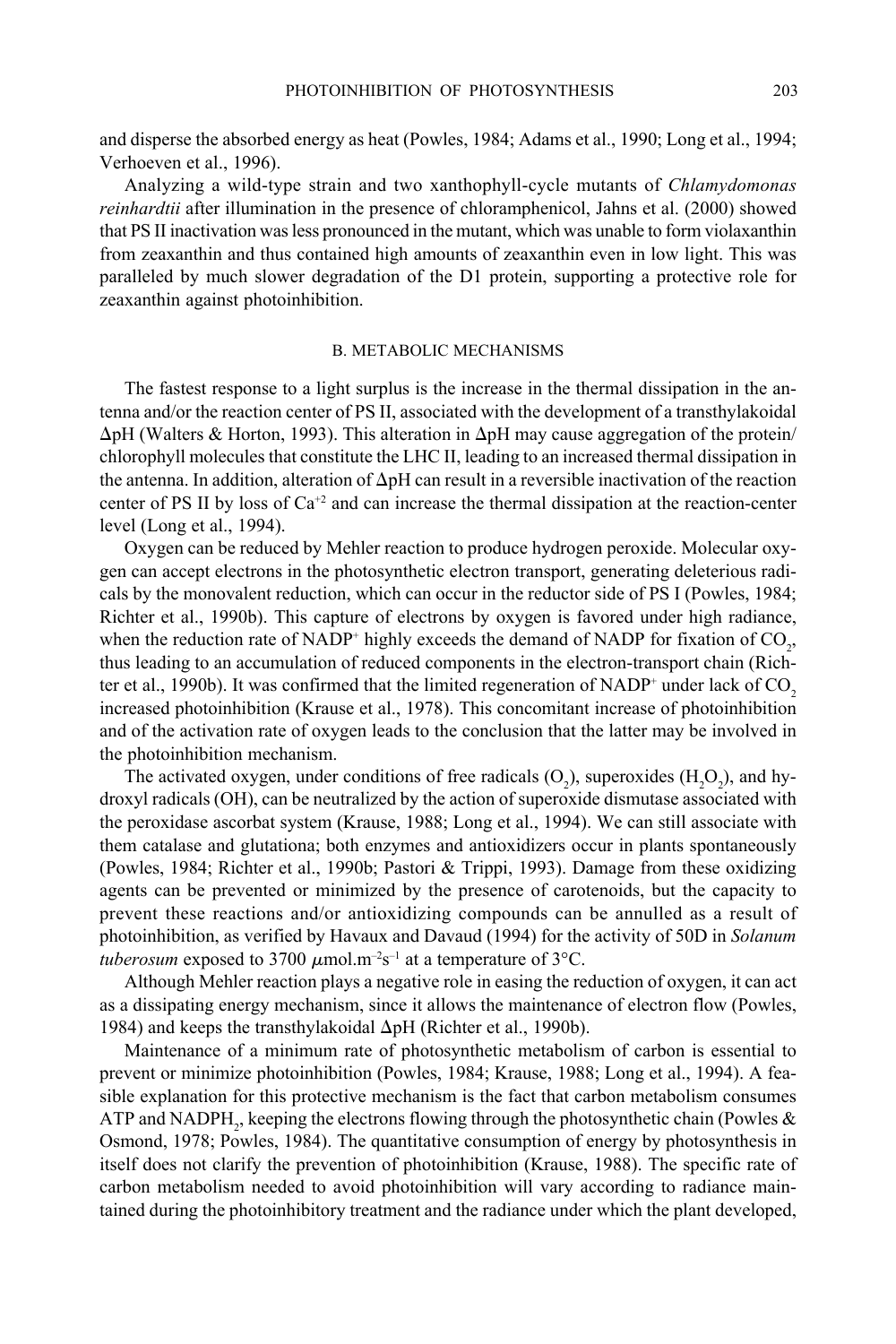as well as other genotypical, phenotypical, and physiological characteristics of the plant (Powles, 1984; Krause, 1988).

According to Krause (1988), photorespiration, because it consumes oxygen, acts as a protective mechanism against photoinhibition. Long et al. (1994) report that the photosynthetic metabolism of hydrogen can consume up to about one-tenth of the total amount of quantum used in the photosynthetic metabolism of carbon, and it is likely to take part in the protective mechanism.

The rapid turnover of protein D1 in plants exposed to sunlight has been suggested as an effective protection against photoinhibition (Aro et al., 1993; Leitsch et al., 1994). Acclimation of plants to low radiance results in deceleration of the restoration cycle of PS II, and the same phenomenon occurs in cool temperatures (Leitsch et al., 1994; Tyystiärvi et al., 1994).

## C. MORPHOLOGICAL MECHANISMS

One of the mechanisms for reducing the potential for photoinhibition is reduction of the total superficial area of chloroplasts exposed to high radiance. This reduction can be achieved by a rapid motion and aggregation of chloroplasts inside the cells (Anderson & Aro, 1994; Long et al., 1994) or by total motion of the leaves changing the angle of interception of light and, as a consequence, its absorption (Powles, 1984; Long et al., 1994). Some higher plants, such as *Cotyeedon orbicula,* can prevent excess light by forming a highly reflexive cuticle (Robinson et al., 1993). Other plants, like *Spartina anglica,* a C4 species tolerant of cool temperatures, normally show an accumulation of antocyanins on the adaxial surface in spring, when the clear sky predisposes it to photoinhibition (Long, 1983; Rabino & Mancinelli, 1986).

#### D. BIOCHEMICAL MECHANISMS

Recently, Shiraishi et al. (2000) found that the application of potassium formate (2 mM) before photoinhibitory treatment protected the photosynthesis of rice leaves from photoinhibition. Formate is possibly involved in endogenous radical scavenging and/or in the supply of  $\mathrm{CO}_2$  (derived from the formate), thereby reducing oxidative damage to the photosystems under photoinhibitory conditions.

## **VIII. Acknowledgments**

The authors wish to thank the Fundação de Amparo à Pesquisa do Estado de São Paulo (FAPESP) for the postdoctoral fellowship awarded to P. R. Barja.

## **IX. Literature Cited**

- **Adams, W. W., III.** 1988. Photosynthetic acclimation and photoinhibition of terrestrial and epiphytic CAM tissues growing in full sunlight and deep shade. Austral. J. Pl. Physiol. 15: 123–134.
- óóó, **B. Demmig-Adams & K. Winter.** 1990. Relative contributions of zeaxanthin-related and zeaxanthin-unrelated types of "high-energy-state" quenching of chlorophyll fluorescence in spinach leaves exposed to various environmental conditions. Pl. Physiol. (Lancaster) 92: 302-309.
- **Aguiar, I. B. & H. A. Mello.** 1974. Influência do recipiente na produção de mudas e no desenvolvimento inicial após o plantio no campo, de *Eucalyptus grandis* Hill Ex Maiden e *Eucalyptus saligna* Smith. Scientia Florestalis – IPEF 6: 19–39.
- **Alves, P. L. da C. A.** 1998. Photosynthetic behavior of two eucalyptus species under photoinhibitory conditions: Photochemistry changes caused by high irradiance and low temperature. Ph.D. diss., Universidade Estadual de Campinas, Campinas, Brazil.
- **Anderson, J. M. & E.-M. Aro.** 1994. Grana stacking and protection of photosystem II in thylakoid membranes of higher plant leaves under sustained high irradiance: An hypothesis. Photosyn. Res.  $41: 315 - 326.$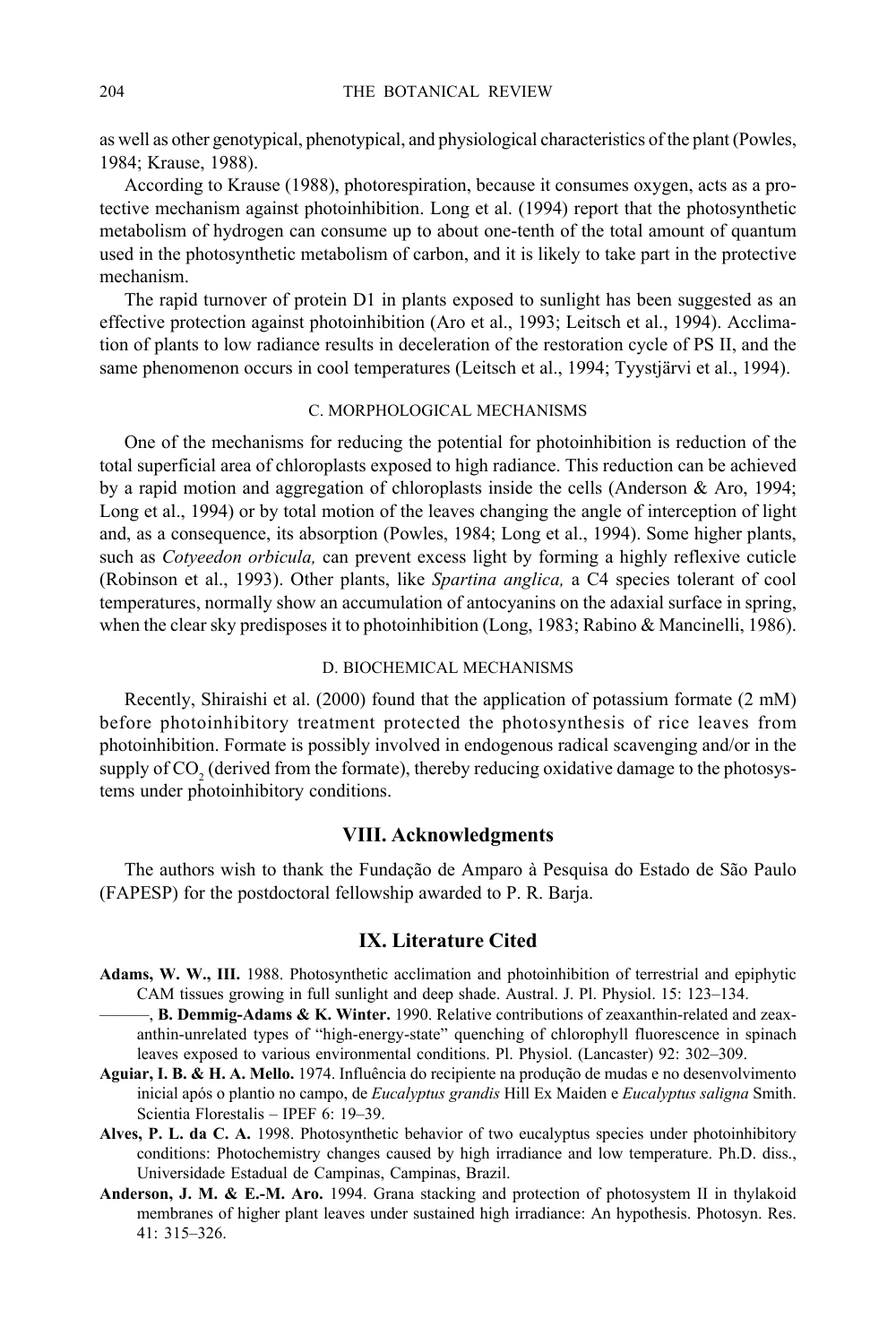- **óóó & C. B. Osmond.** 1987. Shade-sun responses: Compromises between acclimation and photoinhibition. Pp. 1-38 *in* D. J. Kyle, C. B. Osmond & C. J. Arntzen (eds.), Photoinhibition. Elsevier, Amsterdam.
- **óóó, W. S. Chow & D. J. Goodchild.** 1988. Thylakoid membrane organization in sun/shade acclimation. Austral. J. Pl. Physiol. 15: 11-26.
- **Armond, P. A., U. Schreiber & O. Björkman.** 1978. Photosynthetic acclimation to temperature in the desert Shrub *Larrea divaricata,* II. Light-harvesting efficiency and electron transport. Pl. Physiol.  $(Lancaster) 61: 411–415.$
- **Aro, E.-M., I. Virgin & B. Andersson.** 1993. Photoinhibition of photosystem II: Inactivation, protein damage and turnover. Biochim. Biophys. Acta 1143: 113–134.
- **Ball, M. C., V. S. Hodges & G. P. Laughlin.** 1991. Cold-induced photoinhibition limits regeneration of snow gum at tree-line. Func. Ecol. 5: 663–668.
- Barja, P. R., A. M. Mansanares, E. C. Silva, A. C. N. Magalhães & P. L. da C. A. Alves. 2001. Photosynthesis in eucalyptus studied by Open Photoacoustic Technique: Effects of irradiance and temperature. Acoustical Physics  $47(1)$ :  $16-21$ .
- **Berry, J. A. & O. Björkman.** 1980. Photosynthetic response and adaptation to temperature in higher plants. Annual Rev. Pl. Physiol. 31: 491-543.
- Björkman, O. & B. Demmig-Adams. 1987. Photon yield of O<sub>2</sub> evolution and chlorophyll fluorescence characteristics at  $77$  K among vascular plants of diverse origins. Planta  $170:489-504$ .
- **Boese, S. R. & N. P. A. Huner.** 1992. Developmental history affects the susceptibility of spinach leaves to *in vivo* low temperature photoinhibition. Pl. Physiol. (Lancaster) 99: 1141–1145.
- **Butler, W. L.,** 1978. Energy distribution in the photochemical apparatus of photosynthesis. Annual Rev. Pl. Physiol. 29: 345-378.
- **Cleland, R. E. & A. Melis.** 1987. Probing the events of photoinhibition by altering electron-transport activity and light-harvesting capacity in thylakoids. Pl. Cell Environ. 10: 747-752.
- **Demmig-Adams, B., K. Winter, A. Krüger & F. C. Czygan.** 1987. Photoinhibition and zeaxanthin formation in intact leaves. Pl. Physiol. (Lancaster) 84: 218–224.
	- **óóó, W. W. Adams III, B. A. Logan & A. S. Verhoeven.** 1995. Xanthophyll cycle-dependent energy dissipation and flexible PSII efficiency in plants acclimated to light stress. Austral. J. Pl. Physiol. 22: 249-260.
- **Eldridge, K. & R. N. Cromer.** 1987. Adaptation and physiology of *Eucalyptus* in relation to genetic improvement. Pp. 1-15 *in* Resumos, Simposio sobre Silvicultura y Mejoramiento Genético de EspÈcies Forestales, Buenos Aires, Argentina.
- FAO. 1981. El eucalipto en la repoblación vegetal. Colección FAO Montes II. Rome.
- Farquhar, G. H., S. von Caemmerer & J. A. Berry. 1980. A biochemical model of photosynthetic CO<sub>2</sub> assimilation in leaves of  $C_3$  species. Planta 149: 78–90.
- **Fuerst, E. P. & M. A. Norman.** 1991. Interactions of herbicides with photosynthetic electron transport. Weed Sci. 39: 458-464.
- **Gauhl, E.** 1979. Sun and shade ecotypes of *Solanum dulcamara* L.: Photosynthetic light dependence characteristics in relation to mild water stress. Oecologia 39: 61-70.
- **Giardi, M. T., J. Komenda & J. Masojidek.** 1994. Involvement of protein phosphorylation in the sensitivity of photosystem II to strong illumination. Physiol. Pl. (Copenhagen) 92: 181-187.
- **Gomes, J. M., R. M. Brandi, L. Couto & N. F. Barros.** 1979. Efeitos do sombreamento e tipos de suportes para fertil-pot na produção de mudas de *Eucalyptus grandis* W. Hill Ex Maiden. Floresta 10: 24-28.
- **Gounaris, K., A. P. R. Brain, P. J. Quinn & W. P. Williams.** 1983. Structural and functional changes associated with heat-induced phase-separations of non-bilayer lipids in chloroplast thylakoid membranes. FEBS Lett. 153: 47-52.
- **Greer, D. H. & A. K. Hardacre.** 1989. Photoinhibition of photosynthesis and its recovery in two maize hybrids varying in low-temperature tolerance. Austral. J. Pl. Physiol. 16: 189–198.
	- **óóó & W. A. Laing.** 1992. Photoinhibition of photosynthesis in intact kiwifruit (*Actinidia deliciosa*) leaves: Changes in susceptibility to photoinhibition and recovery during the growth season. Planta 186: 418-425.
	- *ó*, **J. A. Berry & O. Björkman.** 1986. Photoinhibition of photosynthesis in intact bean leaves: Role of light and temperature, and requirement for chloroplast-protein synthesis during recovery. Planta 168: 253-260.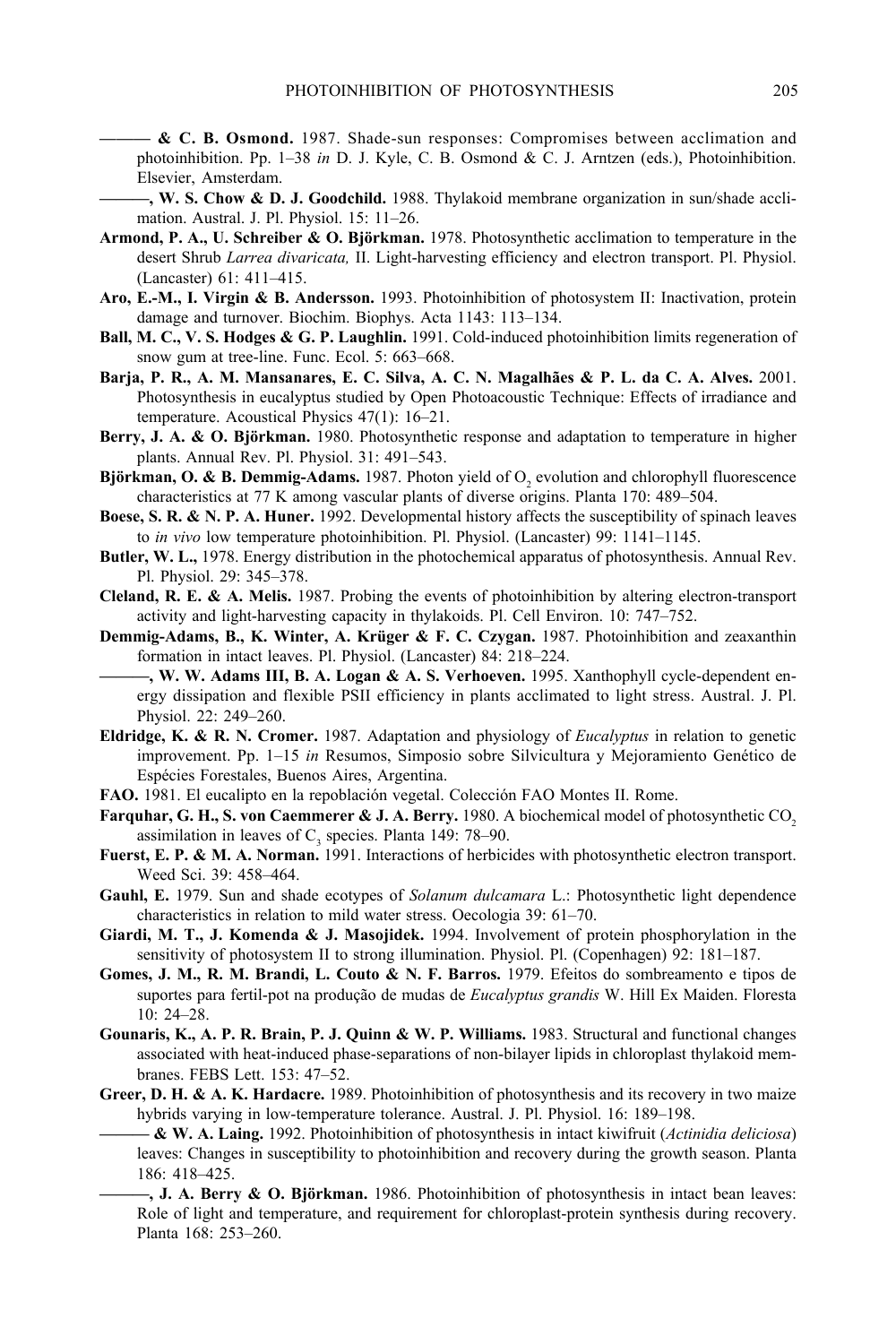- **Griffin, K. L. & Y. Q. Luo.** 1999. Sensitivity and acclimation of *Glycine max* (L.) Merr. leaf gas exchange to  $CO_2$  partial pressure. Environm. & Exp. Bot. 42: 141-153.
- **Groom, Q. J., N. R. Baker & S. Long.** 1991. Photoinhibition of holly (*Ilex aquifolium*) in the field during the winter. Physiol. Pl. (Copenhagen) 83: 585–590.
- **Havaux, M.** 1992. Stress tolerance of photosystem II in vivo: Antagonistic effects of water, heat, and photoinhibition stresses. Pl. Physiol. (Lancaster) 100: 424-432.

**óóó.** 1994. Temperature-dependent modulation of the photoinhibition-sensitivity of photosystem II in *Solanum tuberosum leaves*. Pl. Cell Physiol. 35(5): 757-766.

- **6. 6. A. Davaud.** 1994. Photoinhibition of photosynthesis in chilled potato leaves is not correlated with a loss of photosystem-II activity: Preferential inactivation of photosystem I. Photosyn. Res. 40: 75-92.
- $\mathbf{\&}$  **F. Tardy.** 1996. Temperature-dependent adjustment of the thermal stability of photosystem II *in vivo*: Possible involvement of xanthophyll-cycle pigments. Planta 198: 324–333.
- **óóó, H. Greppin & R. J. Strasser.** 1991. Functioning of photosystems I and II in pea leaves exposed to heat stress in the presence or absence of light. Planta 186: 88-98.
- **Hendrey, G. A. F., J. D. Houghton & S. B. Brown.** 1987. The degradation of chlorophyll: A biological enigma. New Phytol. 107: 255-302.
- **Horton, P. & A. V. Ruban.** 1992. Regulation of photosystem II. Photosyn. Res. 34: 375–385.
- **Hundal, T., I. Virgin, S. Styring & B. Andersson.** 1990. Changes in the organization of photosystem II following light-induced D1-protein degradation. Biochim. Biophys. Acta 1017: 235-241.
- **Huner, N. P. A., M. Krol, J. P. Williams, E. Maissan, P. S. Low, D. Roberts & J. E. Thompson.** 1987. Low temperature development induces a specific decrease in trans- $\Delta$ <sup>3</sup>-hexadecenoic acid content which influences LHC organization. Pl. Physiol. (Lancaster) 84: 12–18.
	- **óóó, J. P. Williams, E. Maissan, E. G. Myscich, M. Krol, A. Laroche & J. Sing.** 1989. Low temperature-induced decrease in trans- $\Delta^3$ -hexadecenoic acid content is correlated with freezing tolerance in cereals. Pl. Physiol. (Lancaster) 89: 144-150.
- **Inoue, M. T. & S. Oda.** 1988. Photosynthesis and transpiration of cuttings and micropropagated clones of *Eucalyptus grandis* and *E. grandis* x *E. urophylla* hybrids*.* P. 101 *in* Abstracts, 1st International Symposium on Forest Tree Physiology, Nancy, France.
- **Ishibashi, M., K. Sonoike & A. Watanabe.** 1997. The inhibition of photosynthesis after exposure of bean leaves to various low levels of  $CO<sub>2</sub>$ . Pl. Cell Physiol. 38: 619–624.
- **Jahns, P., B. Depka & A. Trebst.** 2000. Xanthophyll cycle mutants from *Chlamydomonas reinhardtii* indicate a role for zeaxanthin in the D1 protein turnover. Pl. Physiol. Biochem. 38: 371-376.
- **Ji, B. H. & D. M. Jiao.** 2000. Relationships between D1 protein, xanthophyll cycle and photodamageresistant capacity in rice (*Orysa sativa L.*). Chin. Sci. Bull. 45: 1569-1575.
- **Kenyon, W. H. & S. O. Duke.** 1985. Effects of acifluorfen on endogenous antioxidants and protective enzymes in cucumber (*Cucumis sativus* L.) cotyledones. Pl. Physiol. (Lancaster) 79: 862-866.
- **Krause, G. H.** 1988. Photoinhibition of photosynthesis: An evaluation of damaging and protective mechanisms. Physiol. Pl. (Copenhagen) 74: 566-574.
	- **–.** 1994. Photoinhibition induced by low temperatures. Pp. 331-348 *in* N. R. Baker & J. R. Bowyer (eds.), Photoinhibition of photosynthesis: From molecular mechanisms to the field. Bios Scientific Publishers, Oxford.
- **ó**, **M. Kirk, U. Heber & C. B. Osmond.** 1978. O<sub>2</sub>-dependent inhibition of photosynthetic capacity in intact isolated chloroplasts and isolated cells from spinach leaves illuminated in the absence of  $CO<sub>2</sub>$ . Planta 142: 229–233.
	- **óóó, A. Virgo & K. Winter.** 1995. High susceptibility to photoinhibition of young leaves of tropical forest trees. Planta 197: 583-591.
- **Krupa, Z., N. P. A. Huner, M. Krol, J. P. Williams, E. Maissan & D. R. James.** 1987. Development at cold hardening temperatures: The structure and composition of purified rye light harvesting complex II. Pl. Physiol. (Lancaster) 84: 19-24.
- **Kuhn, M. & P. Bˆger.** 1990. Studies on the light-induced loss of the D1 protein in photosystem II membrane fragments. Photosyn. Res. 23: 291-296.
- **Laing, W. A., D. H. Greer & T. Schnell.** 1995. Photoinhibition of photosynthesis causes a reduction in vegetative growth rates of dwarf bean (*Phaseolus vulgaris*) plants. Austral. J. Pl. Physiol. 22: 511-520.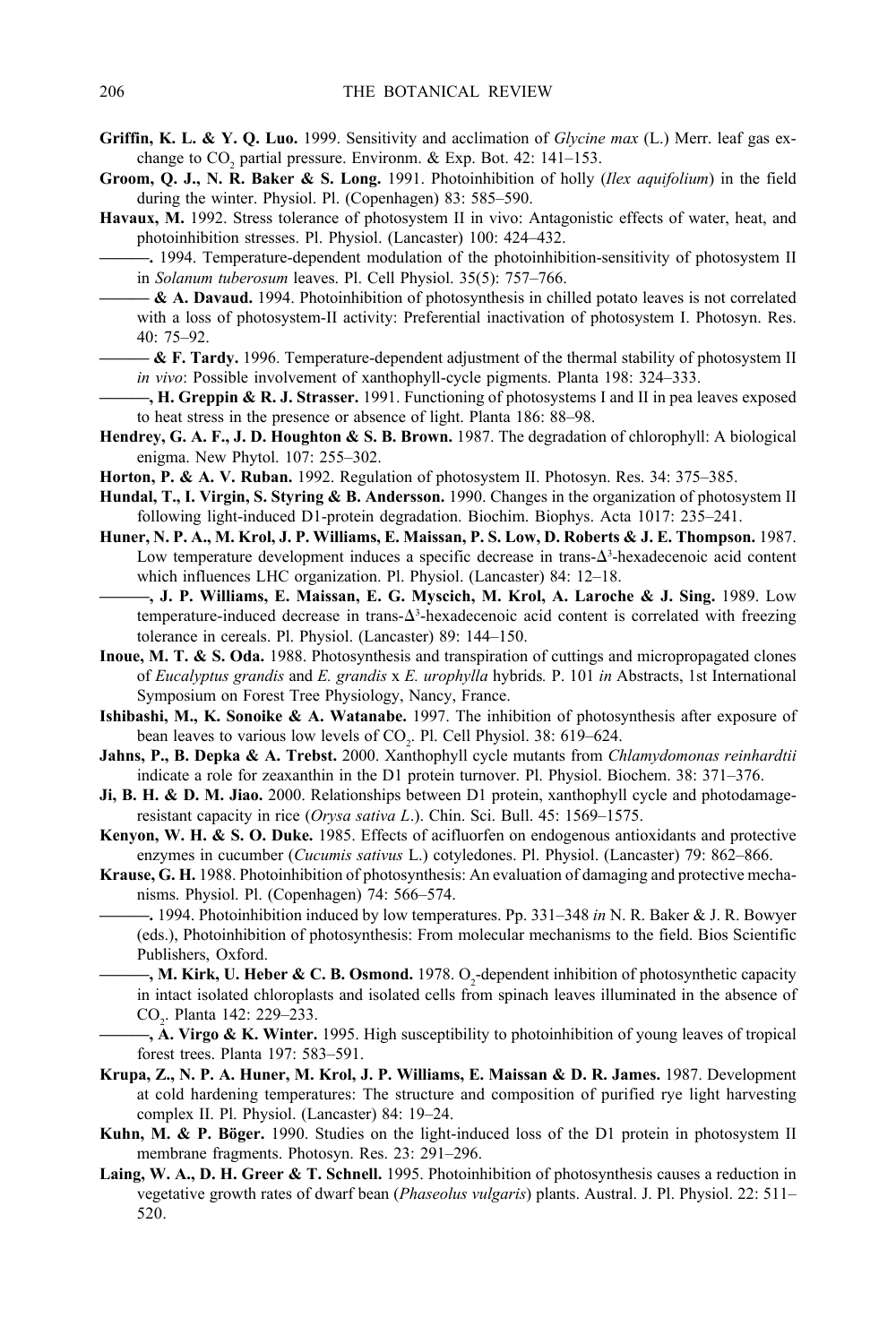**Leitsch, J., B. Schnettger, C. Critchley & G. H. Krause.** 1994. Two mechanisms of recovery from photoinhibition *in vivo*: Reactivation of photosystem II related and unrelated to D1- protein turnover. Planta 194: 15-21.

**Long, S. P.** 1983.  $C_4$  photosynthesis at low temperatures. Pl. Cell Environ. 6: 345–363.

**óóó, S. Humphries & P. G. Falkowski.** 1994. Photoinhibition of photosynthesis in nature. Annual Rev. Pl. Physiol. Pl. Molec. Biol. 45: 633-662.

Mäenpää, P., T. Miranda, E. Tyystjärvi, T. Tyystjärvi, Govindjee, J. M. Ducruet, A. L. Etienne & **D. Kirilovsky.** 1995. A mutation in the D-de loop of D1 modifies the stability of the  $S(2)Q(a)(-)$ and  $S(2)Q(B)(-)$  states in photosystem-II. Pl. Physiol. (Lancaster) 107: 187–197.

- **Munne-Bosch, S. & L. Alegre.** 2000. The significance of beta-carotene, alpha-tocopherol and the xanthophyll cycle in droughted *Melissa officinalis* plants. Austral. J. Pl. Physiol. 27: 139-146.
- **Offler, C. E., J. W. Patrick & R. J. Rose.** 1983. Chloroplast characteristics and photochemical efficiency of low irradiance grown *Eucalyptus pilularis* Sm seedlings. Photosynthetica 17: 227–234.
- **Ögren, E.** 1988. Photoinhibition of photosynthesis in willow leaves under field conditions. Planta 175: 229-236.

 $\rightarrow$  1991. Prediction of photoinhibition of photosynthesis from measurements of fluorescence quenching components. Planta 184: 538-544.

*<b>ó ó* **J. R. Evans.** 1992. Photoinhibition of photosynthesis *in situ* in six species of *Eucalyptus*. Austral. J. Pl. Physiol. 19: 223-232.

 $-\&\mathbf{E}$ . Rosenquist. 1992. On the significance of photoinhibition of photosynthesis in the field and its generality among species. Photosyn. Res.  $33: 63-71$ .

- **Öquist, G. & N. P. A. Huner.** 1991. Effects of cold acclimation on the susceptibility of photosynthesis to photoinhibition in scots pine and in winter and spring cereals: A fluorescence analysis. Func. Ecol. 5: 91-100.
- **Osmond, C. B.** 1983. Interactions between irradiance, nitrogen nutrition, and water stress in the sunshade responses of *Solanum dulcamara*. Oecologia 57: 316–321.

 $\sim$  1994. What is photoinhibition? Some insights from comparisons of shade and sun plants. Pp. 1– 24 *in* N. R. Baker & J. R. Bowyer (eds.), Photoinhibition of photosynthesis: From molecular mechanisms to the field. Bios Scientific Publishers, Oxford.

- **& W. S. Chow.** 1988. Ecology of photosynthesis in the sun and shade: Summary and prognostications. Austral. J. Pl. Physiol. 15: 1-9.
- **Ottander, C., T. Hundal, B. Andersson, N. P. A. Huner & G. Öquist.** 1993. Photosystem II reaction centers stay intact during low temperature photoinhibition. Photosyn. Res. 35: 191-200.
- Pastori, G. M. & V. S. Trippi. 1993. Cross-resistance between water and oxidative stresses in wheat leaves. J. Agric. Sci. (Cambridge) 120: 289-294.
- Pereira, A. R., A. C. Oliveira & E. J. Morais. 1980. Estudos de tipos de cobertura na produção de mudas de *Eucalyptus grandis* W. Hill Ex Maiden. Rev. Floresta 5: 49–52.
- Poggiani, F. 1989. Estrutura, funcionamento e classificação das florestas: Implicações ecológicas das florestas plantadas. Doc. Florestais  $3: 1-14$ .
- **Powles, S. B.** 1984. Photoinhibition of photosynthesis induced by visible light. Annual Rev. Pl. Physiol.  $35: 15-44.$
- $\&$   $\&$  **C. B. Osmond.** 1978. Inhibition of the capacity and efficiency of photosynthesis in bean leaflets illuminated in a  $CO_2$ -free atmosphere at low oxygen: A possible role for photorespiration. Austral. J. Pl. Physiol. 5: 619-629.
- **Rabino, I. & A. L. Mancinelli.** 1986. Light, temperature, and anthocyanin production. Pl. Physiol. (Lancaster) 81: 922-924.
- Reis, G. G., M. G. F. Reis & M. Maestri. 1988. Crescimento e relações hídricas de mudas de *Eucalyptus grandis* e *E. camaldulensis* em tubetes sob três regimes de irrigação. Rev. Árvore 12: 183–195.
- **Richter, M., W. Rühle & A. Wild.** 1990a. Studies on the mechanism of photosystem II photoinhibition, I. A two-step degradation of D1- protein. Photosyn. Res. 24: 229–235.

**6. 6 ó**<sub>0</sub>. If the Studies on the mechanisms of photosystem II photoinhibition, II. The involvement of toxic oxygen species. Photosyn. Res. 24: 237-243.

**Rintamaki, E., R. Salo, E. Lehtonen & E-M. Aro.** 1995. Regulation of D1-protein degradation during photoinhibition of photosystem II *in vivo*: Phosphorylation of D1 protein in various plant groups. Planta 195: 379-386.